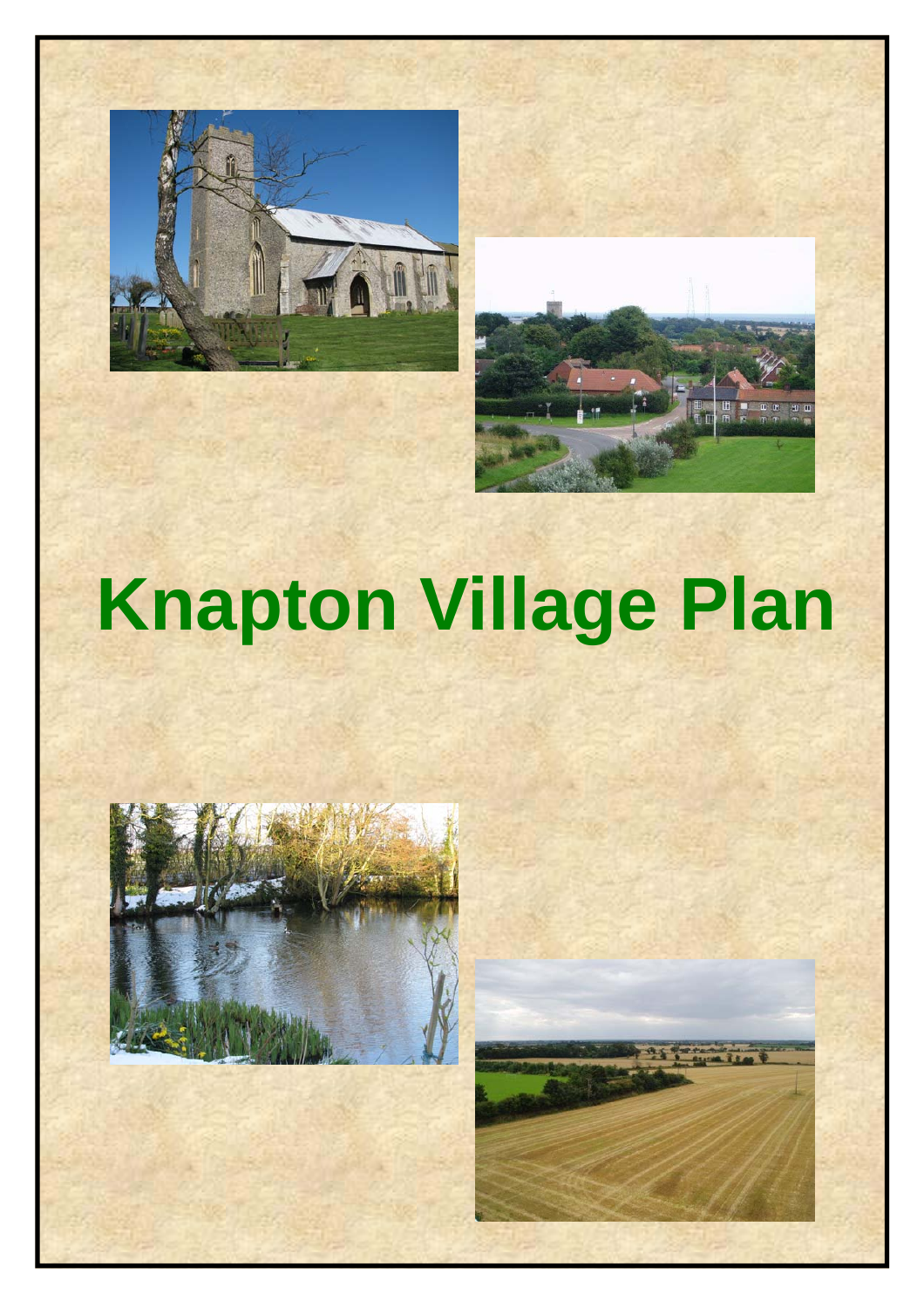

David with his granddaughter, Ruby, April 2007

We would like to dedicate this plan to David Spencer who was responsible for much of the earlier research, involving the preparation of the initial questionnaire and the analysis of the response thereto, presenting these findings to the public for their approval, and laying the foundations for the strategy for all subsequent work which led to its publication. Sadly, David died on April 30<sup>th</sup>, 2007.

Thank you, David, for all your help.

Knapton Village Plan Steering Group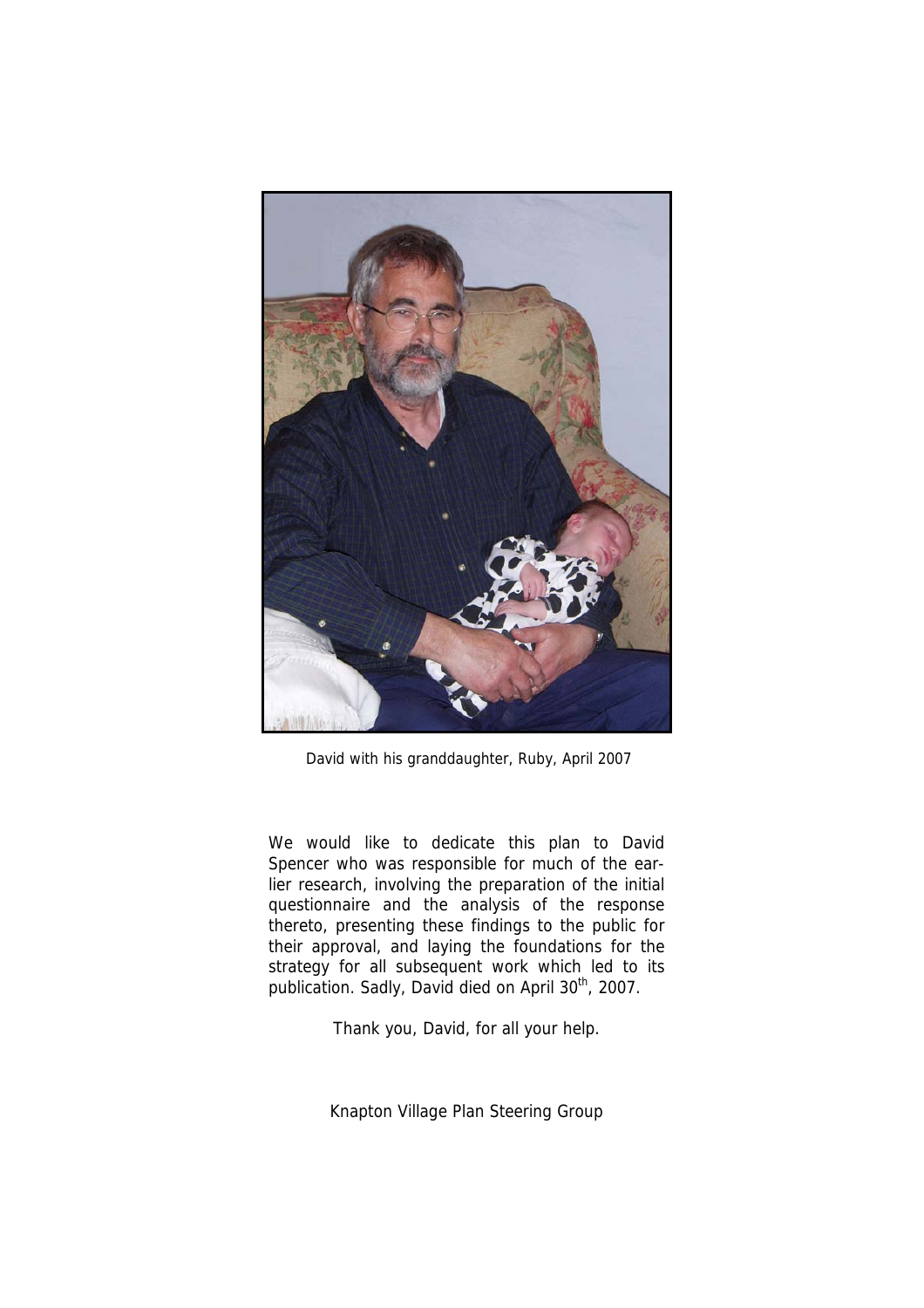# **OVERVIEW**

Within this document, you will find an overview of Knapton and its history, the results of the residents' surveys and the Action Plans that have been drawn up on the back of these results.

This plan has been created and published with the assistance of a grant from the North Norfolk Rural District Council, together with support and financial assistance from Knapton Parish Council.

In summary, a Village Plan for Knapton:

- $\checkmark$  is intended to be a statement of how the community sees itself progressing over the next few years;
- $\checkmark$  is to reflect the collective views of all sections of the community;
- $\checkmark$  identifies which features and local characteristics residents value or are concerned about;
- $\checkmark$  spells out how the residents wish their village to develop;
- $\checkmark$  includes action plans to achieve the aspirations and needs of the community.

### **ACKNOWLEDGEMENTS**

Carolyn Heydon, Field Officer at Norfolk Rural Community for her invaluable support and guidance.

DEFRA and the Norfolk Rural Project Fund for their financial support to enable us to print the two questionnaires and this Village Plan Brochure.

Knapton Parish Council for their support and encouragement.

Photographs contributed by Loraine and Peter Holtam, Liz Winter and Stephen Doidge.

Archive photographs supplied by Linda Risebrow.

'History of Knapton' with contributions by Alan Tofield and Stephen Doidge.

'Knapton Water Tower' - a painting by Denis Haynes (winner of the Knapton Village Plan Painting Competition).

The production of this Village Plan Brochure by Tricia Doidge.

Express Printing for printing the Village Plan.

The Knapton Village Plan Steering Group for their dedication to this project.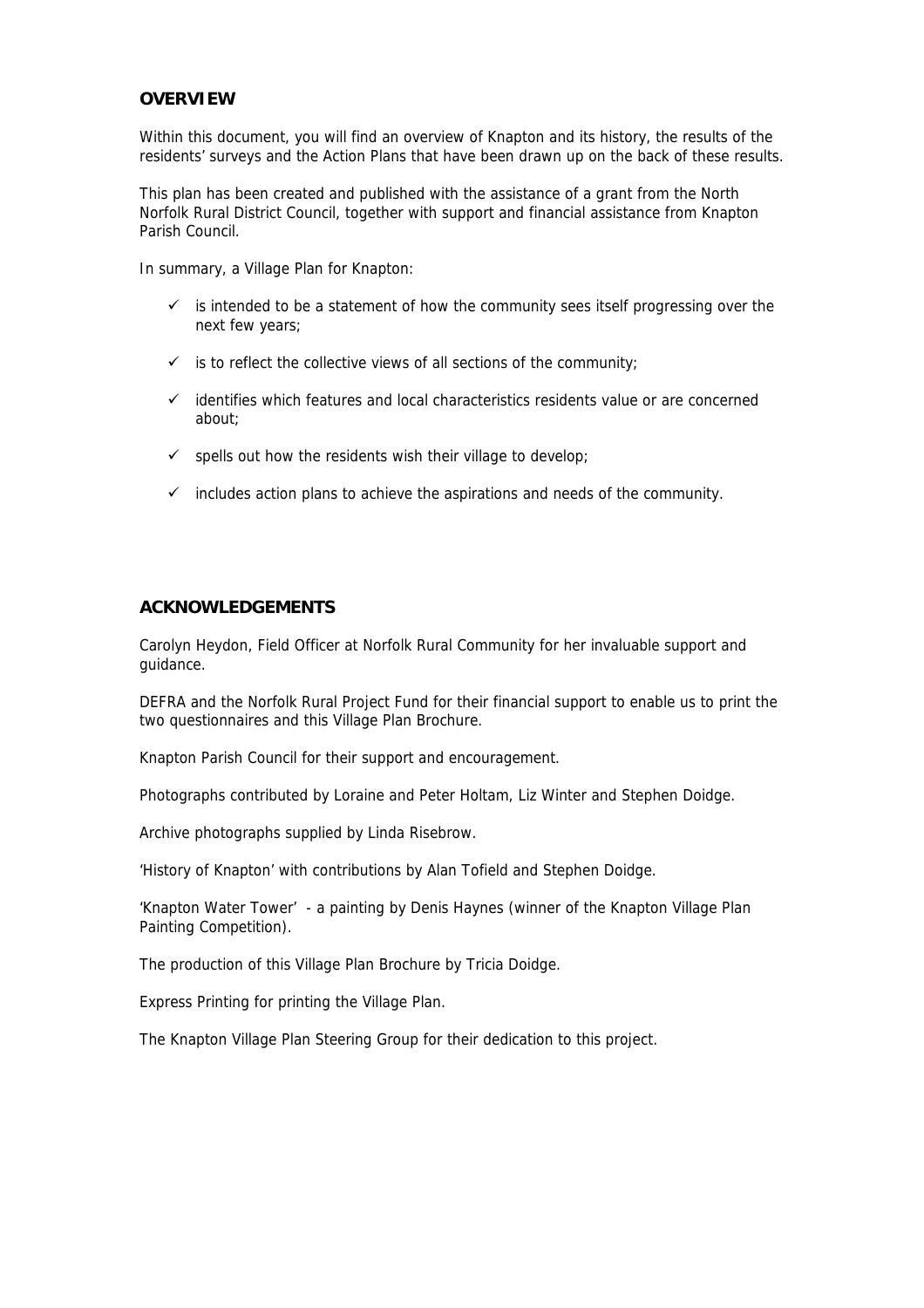# **HISTORY OF KNAPTON**

Nestled amidst the beautiful Norfolk countryside and with views of the sea, Knapton is an archetypal village within the Norfolk coastal zone.

The Civil Parish has borders with six other parishes - Paston, Mundesley, Trunch, Swafield, Edingthorpe and North Walsham.



The origins of the settlement at Knapton are unknown. Small quantities of flint tools, 'potboilers' and scrapers have been discovered, implying that the undulating ground between Hall Lane and the B1145 road, which is the boundary with Swafield, was in use during Neolithic times. In his "Portrait of Norfolk", David Yaxley notes that the village boundary with Paston "... has hedges that date only from the  $15<sup>th</sup>$  or  $16<sup>th</sup>$  centuries, although the boundary itself goes back to before the Conquest". At the time of the Norman Conquest, 'Kanapatone' was valued at the sum

of 20 shillings, which was increased to 60 shillings in the seminal Domesday Book of 1086, perhaps due in part to the greater accuracy and thoroughness of that survey.

The name of the Parish has been the subject of many theories, but it is generally believed that it probably dates from the period of the Danes invasion, when they opted to settle in Norfolk, rather than just being regular 'visitors'! Walter Rye has advanced a theory that several Norfolk village names reflected names in Scandinavia, and in his "History of Norfolk", he connected Knapton with Knappen in Fastern Denmark. Recent scholarship suggests: 'Cnapa' (Old English personal name) + 'tun' (meaning settlement or farm).

The Parish records, held in the County Archives, date from 1687 to the 1920's. A study of these proffers a clear picture of closely knit families with their lives revolving around farming and its allied crafts and trades. The numerous farms of differing sizes contained within the village were quite varied and included both arable and livestock farming. Today there are far fewer farms but farming nevertheless plays an important part in the modern life of this village.

Shortly prior to the  $20<sup>th</sup>$  century, the railway came to Knapton. The 'Paston and Knapton' station was built with the N&SJR line originating in North Walsham and terminating in Cromer. The railway opened new opportunities for the more enterprising residents, but for the majority life continued as normal. Although this railway line closed many decades past, the station building is still extant, albeit as a private abode.



The Censuses of 1841 to 1901 offer an interesting snapshot of the families within the village and, together with other records and photographs, show the development of Knapton which in its heyday had a school, post office, railway station and three shops, in addition to the extant church and chapel.

It is quite surprising to note that, in 1843, the annual value of the land and buildings of Knapton was assessed at £2,622, which was higher than that of Sheringham, despite the population of the latter being about three times that of Knapton.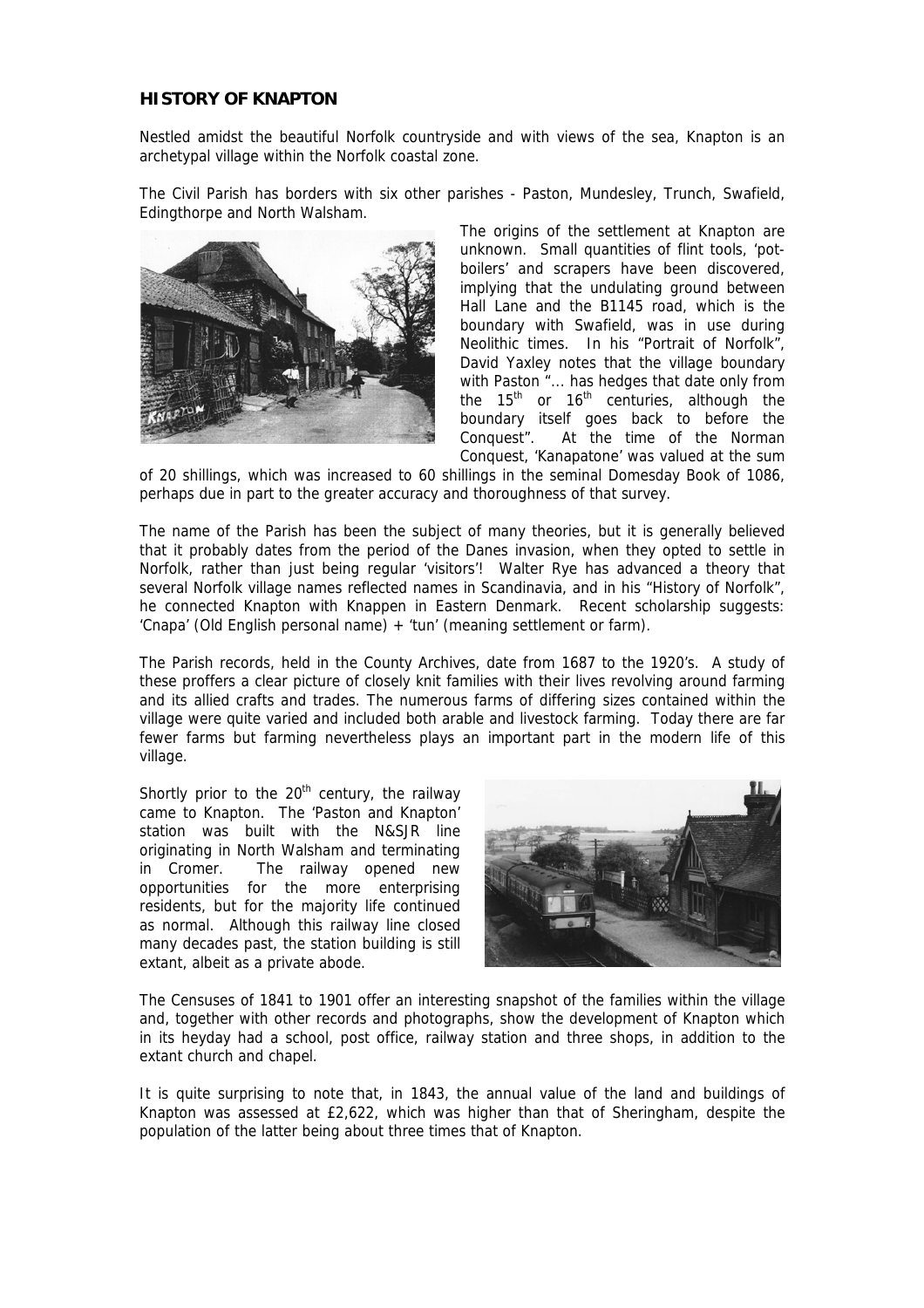### **Some Knapton Buildings**

A considerable number of new buildings have appeared during the past half century but the planning laws have ensured that such have been sympathetically designed.

The Methodist Chapel began life as a Baptist Meeting House. After careful restoration and development it still provides a homely and attractive place for worship.

The Church of St Peter and Paul is one of the oldest buildings within the village and is a popular tourist attraction. The building dates primarily from the 14th century; its fine double hammer beam roof, adorned with tiers of angels from the 16<sup>th</sup> century, and the Greek palindrome inscribed font cover from the 18<sup>th</sup> century.



In his monumental series of books entitled "The Buildings of England", Sir Nikolaus Pevsner chose to describe three Knapton buildings: Knapton House, Knapton Hall and Knapton Old Hall.

Knapton House and Knapton Hall were both constructed in the early 19<sup>th</sup> century and have distinctive features of the Regency period. Both properties were built and lived in by the Robinson family who, over the years, played a

great part in the lives of many of the villagers. Constance Robinson was the granddaughter of Sir Henry Robinson (Sword Carrier to Queen Victoria) and a number of local families had cause to remember her kindness and largesse.

The Old Hall has parts dating from the late  $16<sup>th</sup>$  century but has, unsurprisingly, been extended and altered over the subsequent centuries!

There is an attractive cottage in the centre of the village which bears the initials A.W. and the date 1805: the year of the famous Battle of Trafalgar. This building was the local Post Office for many years during the  $20<sup>th</sup>$  century.

Knapton School closed its gates almost 30 years past but in 2007 a memorable book was produced entitled 'Knapton Remembered', edited by a notable daughter of Knapton, Baroness Gillian Shephard. It consists of a collection of evocative memories written by many of the former pupils who attended the school during the 1930's-60's, under the remarkable headship of Mrs Kathleen Johnson.

The population of the village in 2009 is still around the same number as it was in the mid-19<sup>th</sup> century but these are now, thankfully, distributed amongst a greater number of homes! There are fewer children but they still constitute a reasonable percentage of the population.

In common with many rural villages, the railway station, shops et al, have disappeared. However, the church, chapel and village hall still provide a focal point for the various village based activities, groups and societies. Thus the village continues to retain an essence of its traditional community spirit. Whether you have spent your life in Knapton or have been fortunate enough to discover the village later and make it your home, there is little doubt that it is a marvellous place to live.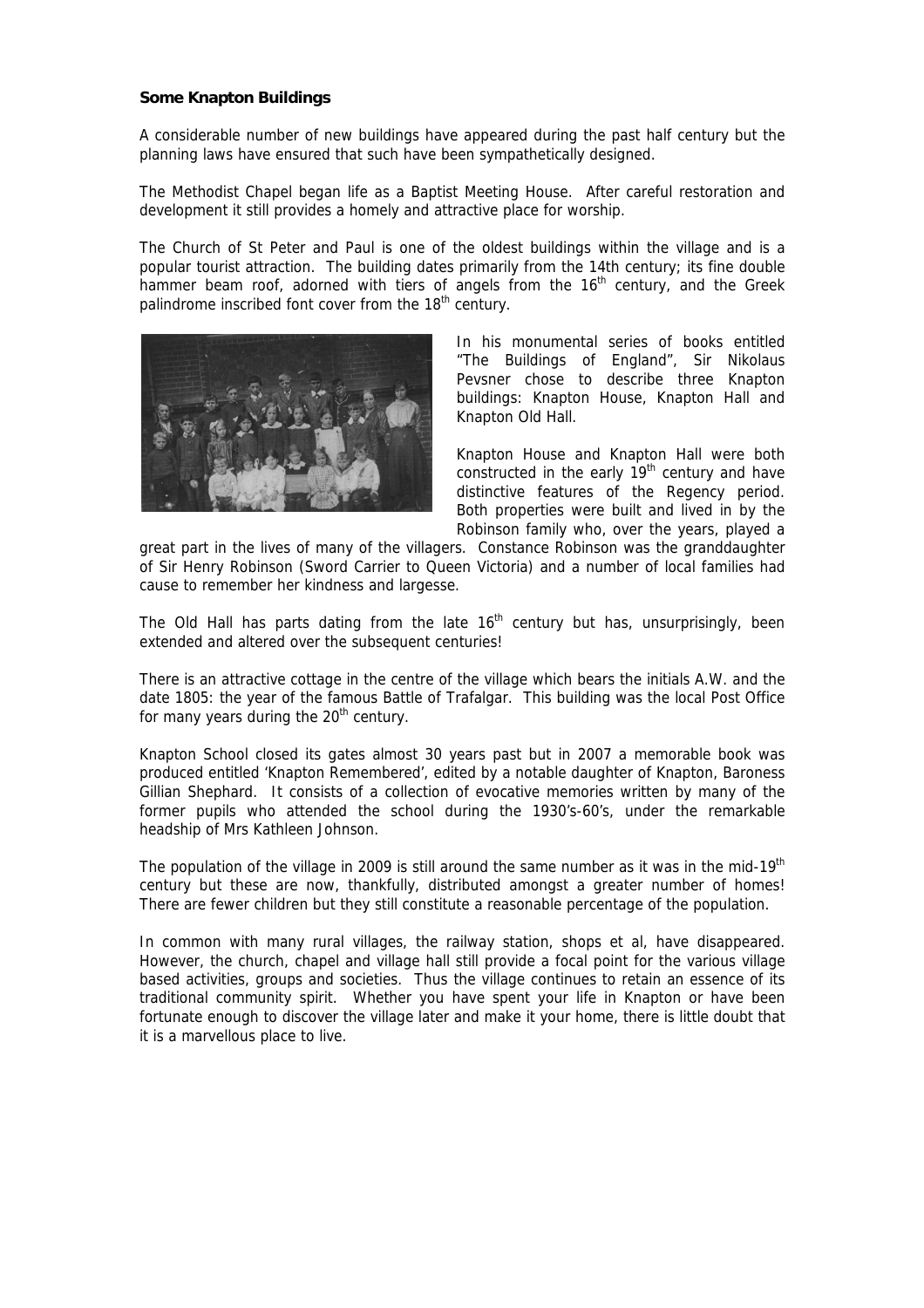# **DEVELOPMENT OF THE VILLAGE PLAN**

Central to the development of the Village Plan was a desire that all those residents who wished to contribute their views were able to do so. The development of the Village Plan began in September 2006, and the stages are listed below:

- Agreement from the Parish Council to support the initiative and to approach NNCC for grants. Funding was provided by NNRDC.
- The first public meeting was held to raise awareness of the potential benefits of a Village Plan and to obtain feedback from residents, i.e. ideas, views issues.
- A questionnaire was developed, based on input received at the public meeting, and delivered to every household.
- A summary of the questionnaire results was developed and delivered to every household.
- A second public meeting was held to discuss the questionnaire results, refine issues and identify priorities. Volunteers were requested to take the project onwards.
- A second, short questionnaire was circulated to all households. Young people in the village were given their own questionnaire to complete.
- The Village Plan and the Action Plan were developed. These recorded the views and ideas from the community and suggested ways of addressing the issues raised.
- Adoption by the Parish Council of the completed document.
- The Village Plan and the integral Action Plan were distributed to every household in the Parish.

We had an excellent response rate, with replies received from 77% of the recipients (this is particularly impressive, as many of the non-responders were owners of holiday homes in the village).

The questionnaires addressed a number of topics, which have been grouped as follows:

- Local Countryside and the Environment
- Health Services and Community Support
- Worship
- Facilities for Young People
- Information and Communication
- Recreation and Community Events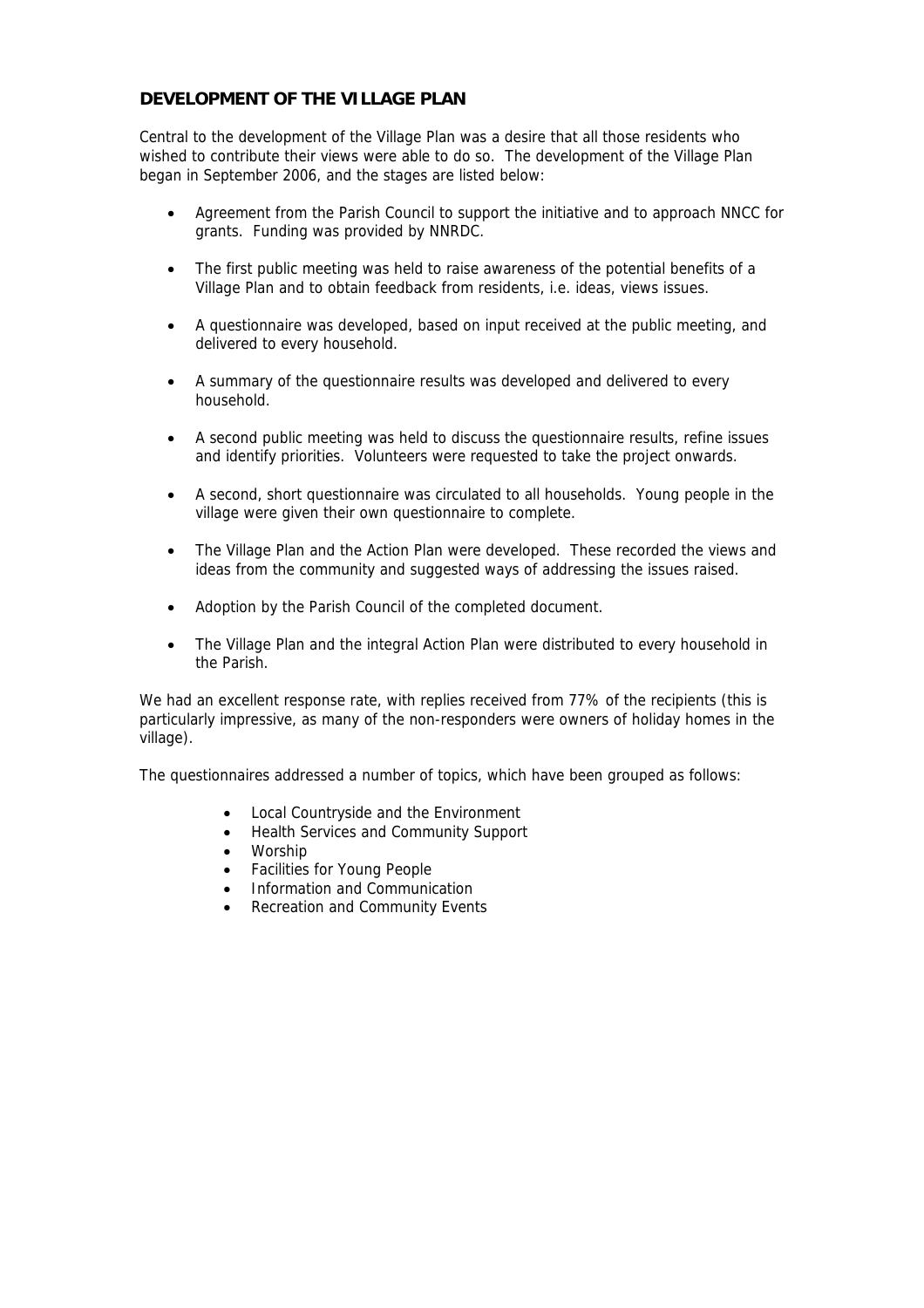# **AGE GROUPS OF RESPONDING HOUSEHOLDS**

Approximately 52% of Knapton residents are aged 55 and over. Eighteen percent are between the ages of 0 and 19, with the remainder being in between.



| А. | Age 0 - 9     | 13  |
|----|---------------|-----|
| В. | Age $10 - 15$ | 21  |
| C. | Age $16 - 19$ | 8   |
| D. | Age $20 - 24$ | 5   |
| Е. | Age $25 - 34$ | 10  |
| F. | Age $35 - 54$ | 53  |
| G. | Age $55 - 74$ | 104 |
| Η. | Age $75+$     | 16  |
| L. | No response   | 9   |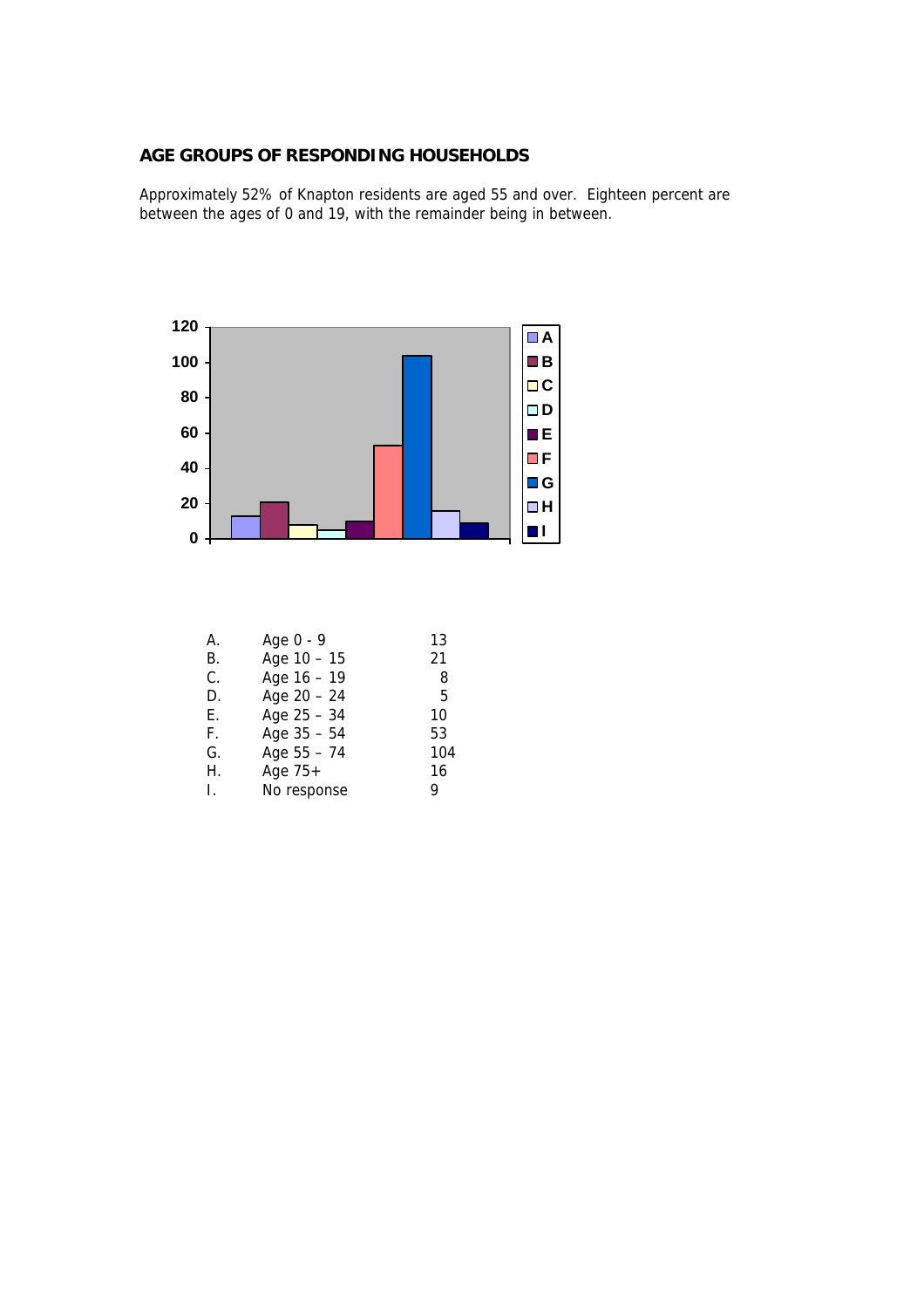# **LOCAL COUNTRYSIDE AND THE ENVIRONMENT**

It was clear from the village questionnaire that the residents of Knapton enjoy living in the village, and value highly its individuality and the environment of the surrounding countryside. You wish to see the urban landscape enhanced and the best features preserved. Comments you made include:

"It is a village, please don't try to turn it into a town" "Lovely small, rural village near the sea" "Good for dogs and horses"

We asked what you specifically like about living in Knapton. We received 100 responses (some giving more than one favourite feature) and you all seem to share very similar views:

| Peace and quiet         | 59 |
|-------------------------|----|
| Friendly people         | 37 |
| Countryside             | 30 |
| No street lights        | 3  |
| Village Hall and Church | 2  |
| Low crime rate          |    |

When asked about what would improve your enjoyment of the countryside, you suggested the following;



A: Reduce vehicle speed 101 (87%) B: Keep lane verges mown & tidy 80 (69%) C: Signpost all paths & bridleways 80 (69%) D: Stop vehicle damage to lane verges 79 (68%) E: Provide & encourage use of doggie bins 63 (54%) F: Signposts to all local amenities 57 (49%)

You were very enthusiastic to maintain the footpaths around our beautiful countryside and to increase the opportunities for walking and cycling with the provision of footpaths/cycleways to Mundesley and North Walsham.

The hedgerows are increasingly falling prey to old age. A planting scheme is required to ensure the roadside verges will once again become tree lined.

93 residents (80%) would like to see a map of the village and public footpaths publicised in a leaflet and for display on village noticeboards.

ACTION: Produce leaflets for each countryside walk around our village.

Agree a planting/replacement scheme for the hedgerows and implement each year from 2009-2014.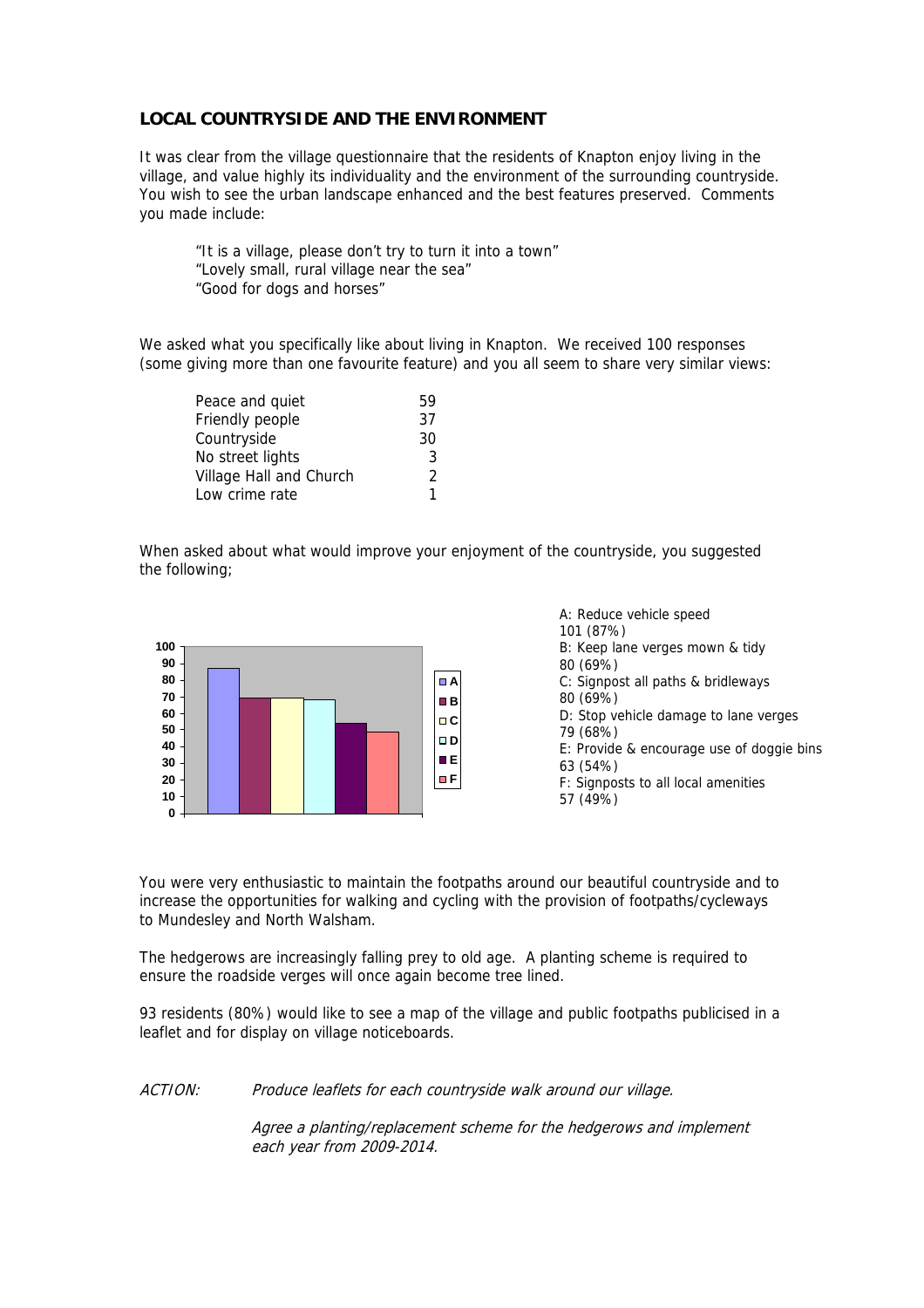# FOOTPATH TO MUNDESLEY

A large percentage of residents support a footpath to Mundesley. 75 respondents said they would use it, with the following frequency:



51 respondents also stated that the number of car journeys they made to Mundesley would reduce. 24 respondents would like the footpath to include a bridleway. You state that you would use the footpath to visit the following amenities:



### FOOTPATH TO NORTH WALSHAM

53 respondents would use a footpath to North Walsham, with the following frequency:



3 (6%) Once per day 19 (36%) 1-4 times per week 12 (22%) Once per fortnight 9 (17%) Once per month 10 (19%) Less than once per month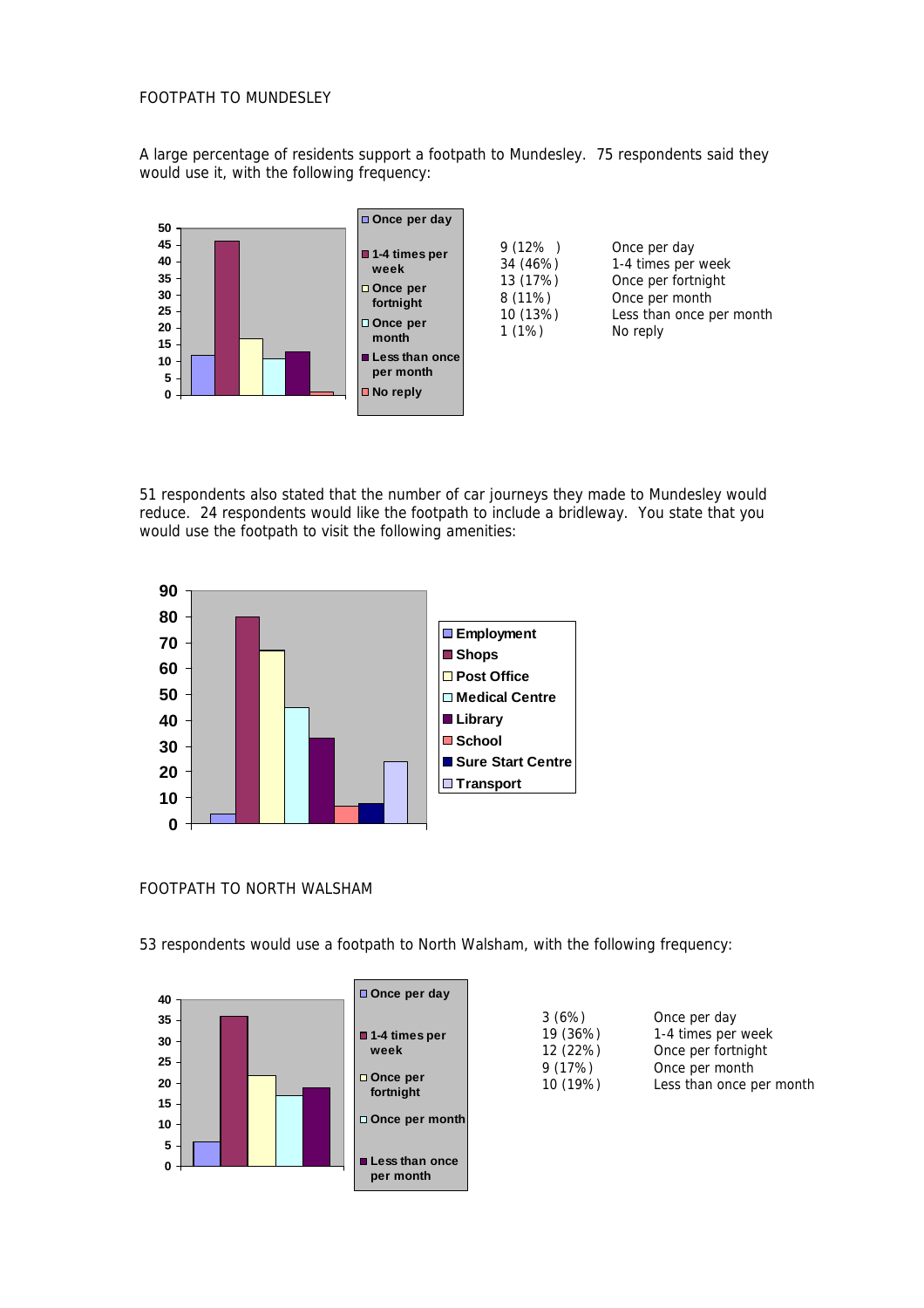35 respondents said that the number of car journeys they made to North Walsham would reduce. 17 respondents would like the footpath to include a bridleway. You would use the footpath to visit the following amenities:



ACTION: Become involved in North Norfolk Community Partnership's Active Travel Project.

### TRANSPORT AND HIGHWAYS

It was clear from the questionnaire results that road safety within our village is a big issue. We asked what should be done to improve the roads in and around our village and you prioritised as follows:

| Traffic calming                | 76 | (65%) |
|--------------------------------|----|-------|
| Pedestrian safety improvements | 68 | (59%) |
| Road safety signs              | 66 | (57%) |
| Road signage                   | 51 | (44%) |
| Extend 'Quiet Lanes'           | 44 | (38%) |
| <b>Street lighting</b>         | 33 | (28%) |

We then asked you what traffic calming measures you felt would be successful. You responded:

| Flashing 'Slow Down' signs       | 62 | (53%) |
|----------------------------------|----|-------|
| Additional speed limit signs     | 57 | (49%) |
| Speed humps                      | 42 | (36%) |
| Educational road safety campaign | 34 | (29%) |

ACTION: Improve road safety in the village.

### PUBLIC TRANSPORT

From your responses to the following two questions, it appears that many of you would use public transport if it was available more regularly to and from the village. We asked if you currently use public transport – 18 households answered "Yes" and 82 "No". We then asked if you would use public transport if there was a greater provision. 51 households responded "Yes" and 33 "No".

In consultation with public transport service providers, the District and Parish Councils will press for commitment to a defined, achievable level of improvement to match the demands of the village.

ACTION: Lobby the local bus company and Local/District Councils Provide a new village bus shelter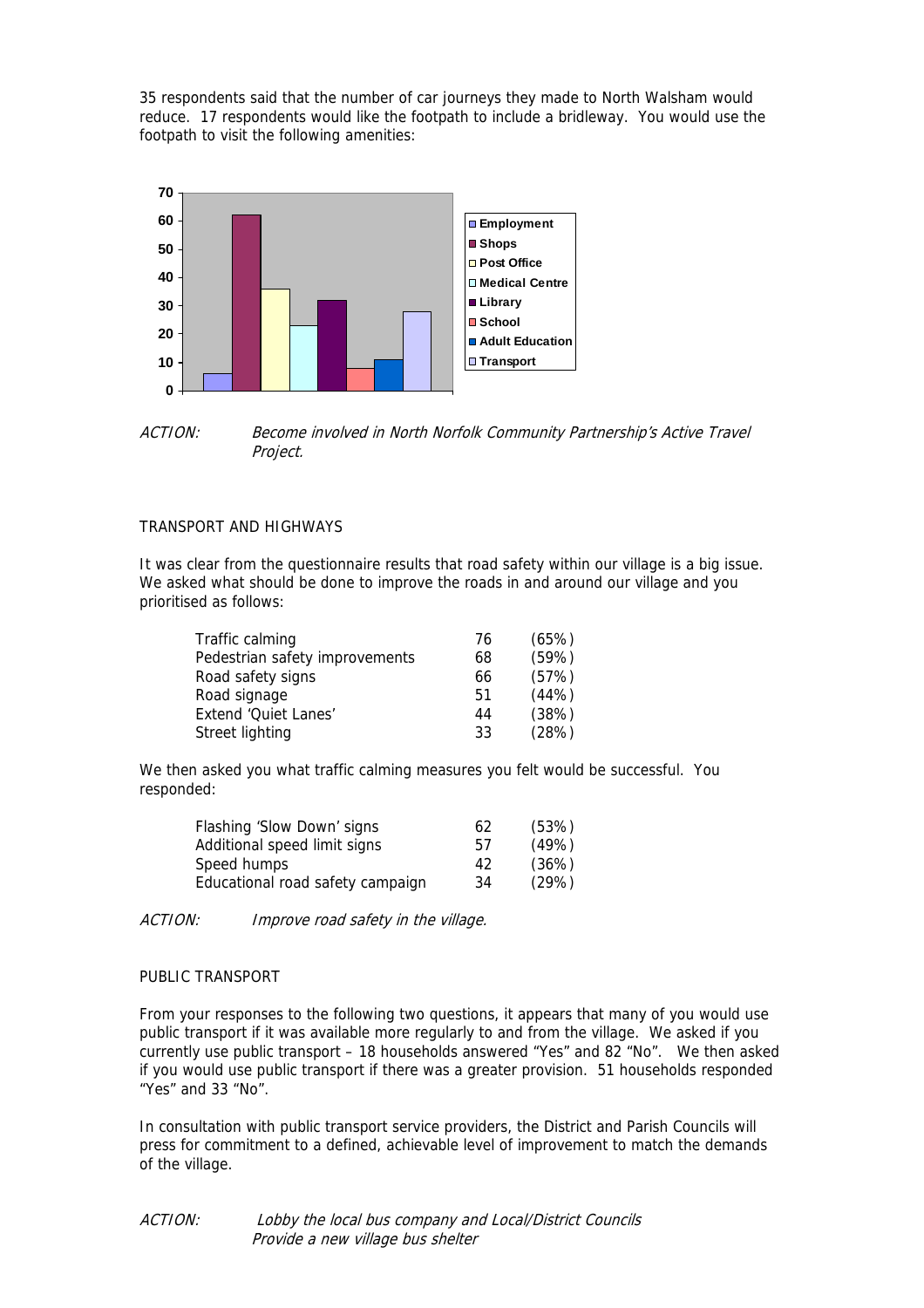# **HEALTH, SERVICES AND COMMUNITY SUPPORT**

Although Knapton has no doctor's surgery, pharmacy or other health facilities in the village, there is good provision in Mundesley and North Walsham. There is a delivery service available for collection of medicines.

When asked whether residents of Knapton have sufficient access to health facilities, you responded:



69 (59%) of respondents find travelling to the Norfolk and Norwich Hospital difficult. There was a great deal of support for local health provision, with 108 (93%) of our households supporting the retention of local cottage hospitals.

### EMERGENCY SERVICES

Your views on the provision of emergency services for the village were very mixed:



Comments made about the emergency services:

"More police presence – need to be seen about the village" "Police do not seem to be concerned with matters of a trivial nature" "Weekly visits from the mobile police station would be helpful"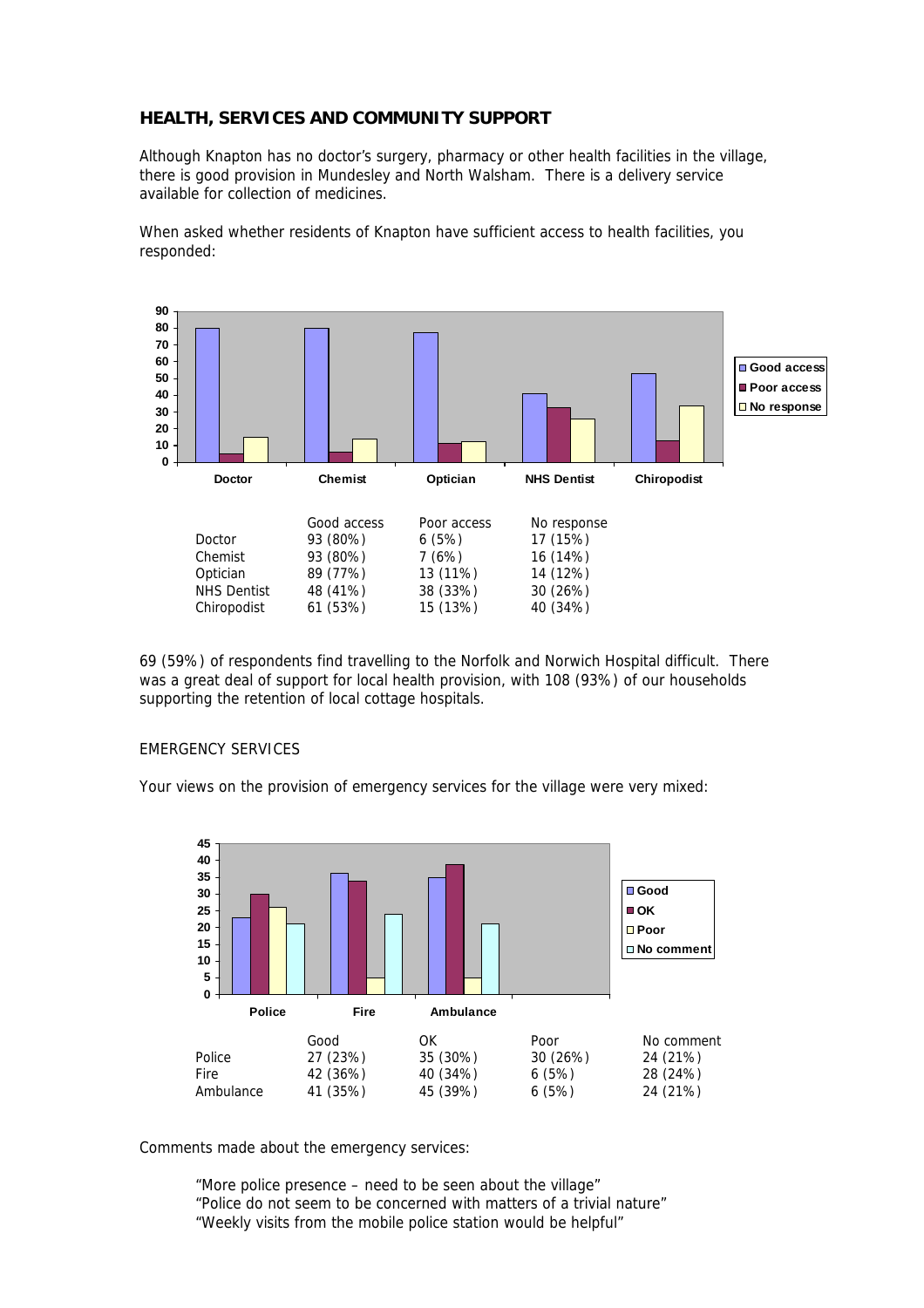### **SERVICES**

We asked your views on road cleaning and bin collection services provided to the village:



### AFFORDABLE AND SHELTERED HOUSING

When asked about affordable or sheltered housing, you replied:

10 households have experienced a family member having to leave the village to find affordable or sheltered housing.

In the next few years 13 households in the village may need affordable housing and 9 households believe they may require sheltered housing.

ACTION: Contact the North Norfolk District Council and ask for a Local Housing Needs Survey to be carried out.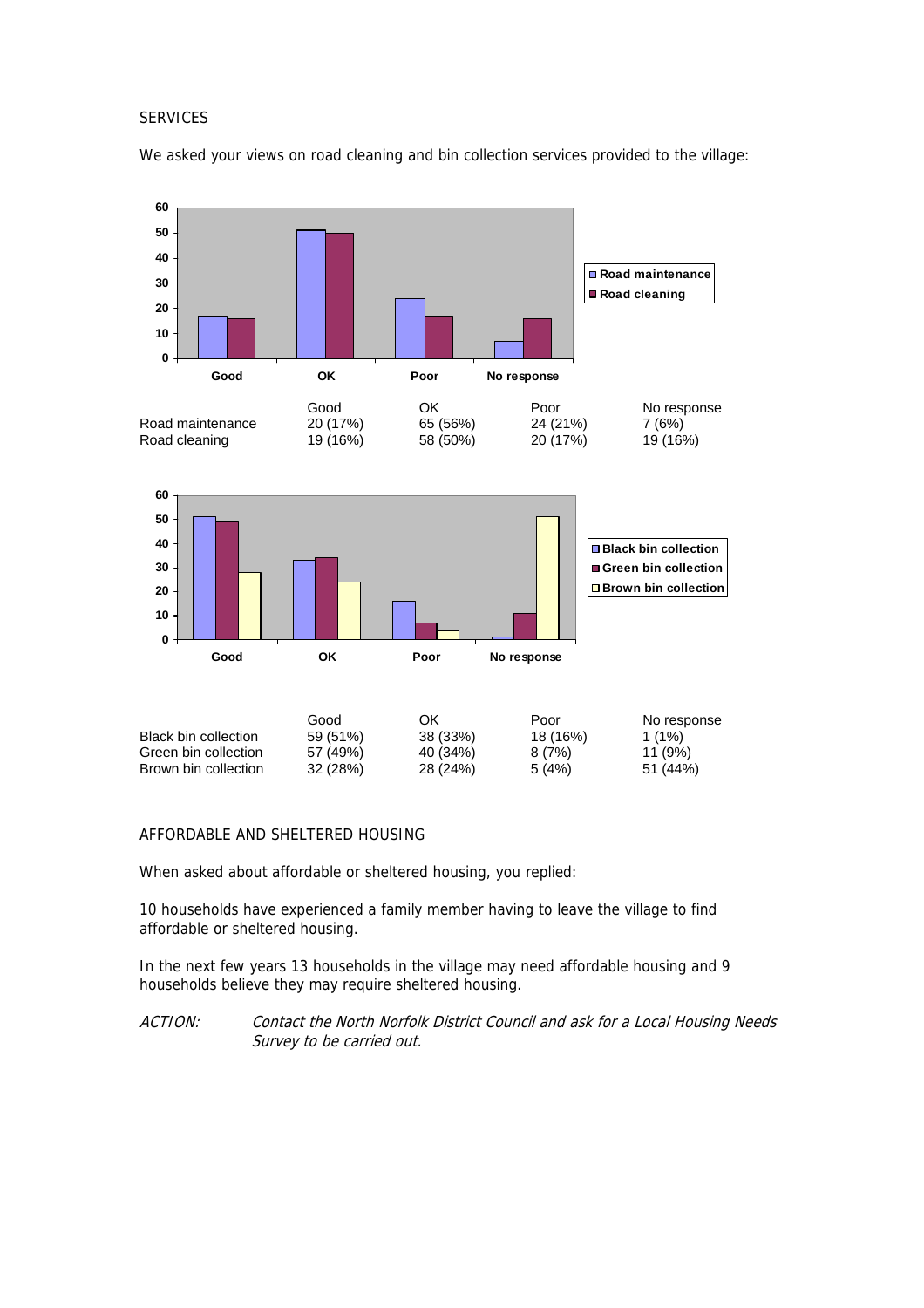### MAINS DRAINAGE

There were very mixed feelings about whether the village should have mains drainage, with many comments, both in favour and against the idea!



- 39 (34%) Satisfied with their current system and would not support mains drainage.
- 52 (45%) In favour of connection to mains drainage and would pay for connection (although some responses qualified this with "it would depend how much it cost").
- 8 (7%) Would be interested in connection to mains drainage, but would not be prepared to pay for connection.
- 17 (15%) Did not complete this section of the questionnaire (this question is not applicable to some households, who already have mains drainage).
- ACTION: Parish Council to ask Anglian Water to carry out a drainage survey.

### **WORSHIP**

There are two places of worship in Knapton village – The Church of St Peter and St Paul and Knapton Methodist Church. The 98 residents who responded to the question "Are there enough places of worship in the village" believe these two churches meet the needs of the village.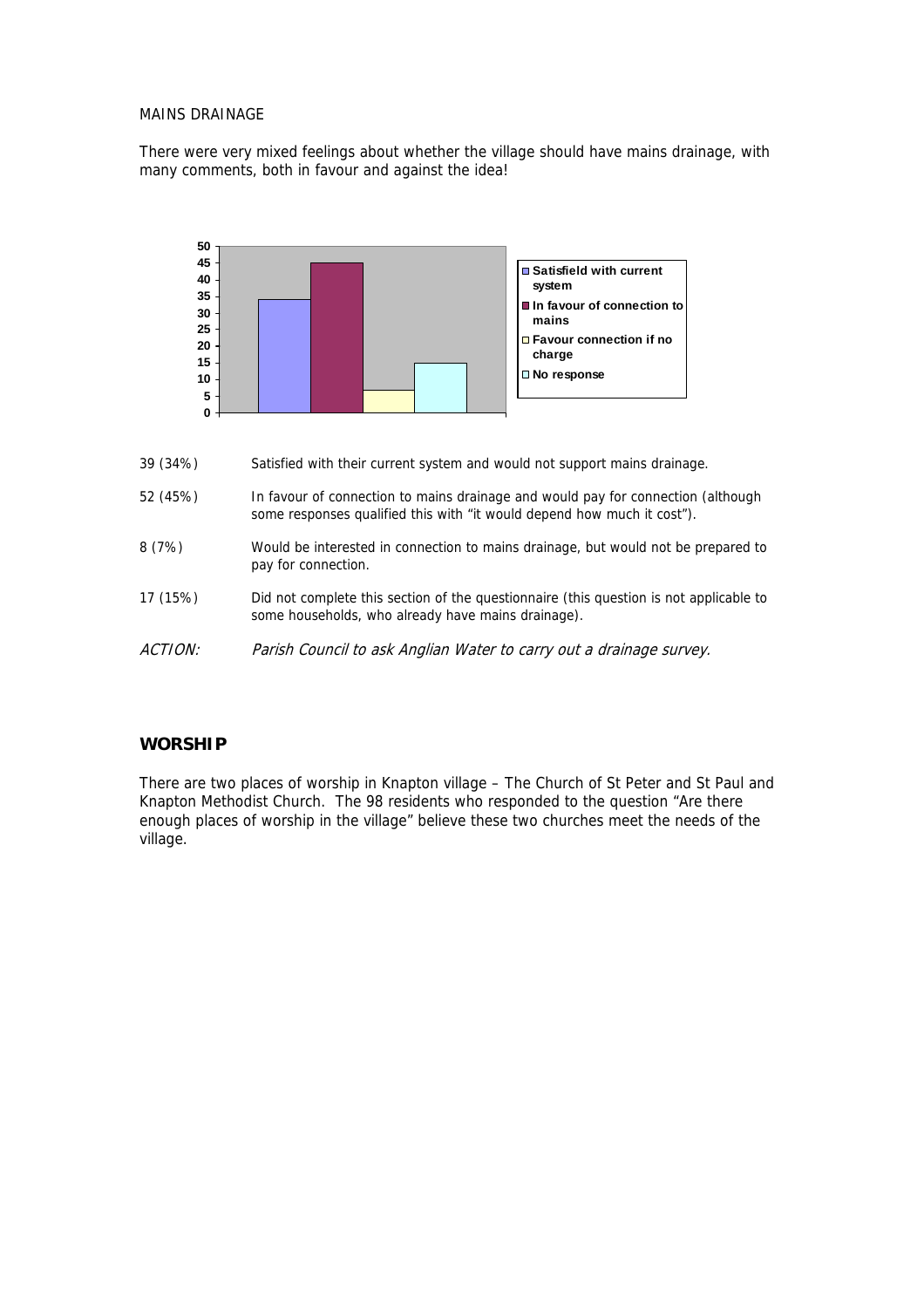# **FACILITIES FOR YOUNG PEOPLE**

The village is a good, safe environment in which to bring up children. However, some young respondents and their families are acutely aware of the lack of social facilities for them.

Following the questionnaire delivered to all households in Knapton last November, the Village Plan Steering Group organized two meetings to obtain the views of our children and young people. We had previously distributed questionnaires, which were used as a discussion point for the meetings.

### FEEDBACK FROM THE TWO RESEARCH SESSIONS:

- (a) Young people: Pete Alder and Bea Gatfield led the session, which they emphasized was an initial 'brainstorm' about the facilities the young people would wish to see in their village to address their needs.
	- $\triangleright$  They need a bus shelter, by the telephone box, where the school buses pick them up.
	- $\triangleright$  They want a place to go, and things to do in the village (like a Youth Club)
	- $\triangleright$  They would like there to be a shop that sells basics like bread, milk, papers, confectionary etc.
	- $\triangleright$  MADRA is great and should/could be the centre for more things for young people
	- $\triangleright$  They cycle a lot and are especially concerned about the safety of the Knapton straight road to Mundesley
	- $\triangleright$  They would like to be involved in creating and looking after a community orchard/vegetable plot
	- $\triangleright$  Would like to see an improved bus service to Cromer, North Walsham or the City
	- ¾ Street lights in a few places for safety, e.g. near MADRA
	- $\triangleright$  Wanted to know what happens in the Men's Club
- (b) Children: Bea Gatfield and Pat Spencer led the session. As some of the children were very young, the ideas seemed to come from the children whose ages ranged from 9 to 13 years.
	- $\triangleright$  BMX/motor bike track
	- $\triangleright$  Weekend club, somewhere to hang out
	- $\triangleright$  Youth shelter on the park
	- $\triangleright$  Skateboard park
	- $\triangleright$  Wild meadow redone and include use for outdoor activities
	- ¾ Like Paston Village, loads of basketball/football goals, multi-functional for various sports for the village
	- $\triangleright$  Tennis court hard standing for multi-use
	- $\triangleright$  Bus shelter near telephone. Combine bus stops for children to be picked up from the same point (at the moment different schools, different buses that pick up in different places)
	- ¾ More facilities at Men's Club, e.g. pool table, open to all
	- $\triangleright$  Youth Club: nearest at Mundesley, why not one here? We need one for us in the village!
	- $\triangleright$  Possible fundraising: car boot, sponsored bike ride, etc.
	- $\triangleright$  Go-kart track
	- $\triangleright$  Village discos
	- $\triangleright$  Allotments areas to grow things, fruit, gardening
	- $\triangleright$  Fishing lake possibly at the old pond site (by Millenium Gardens)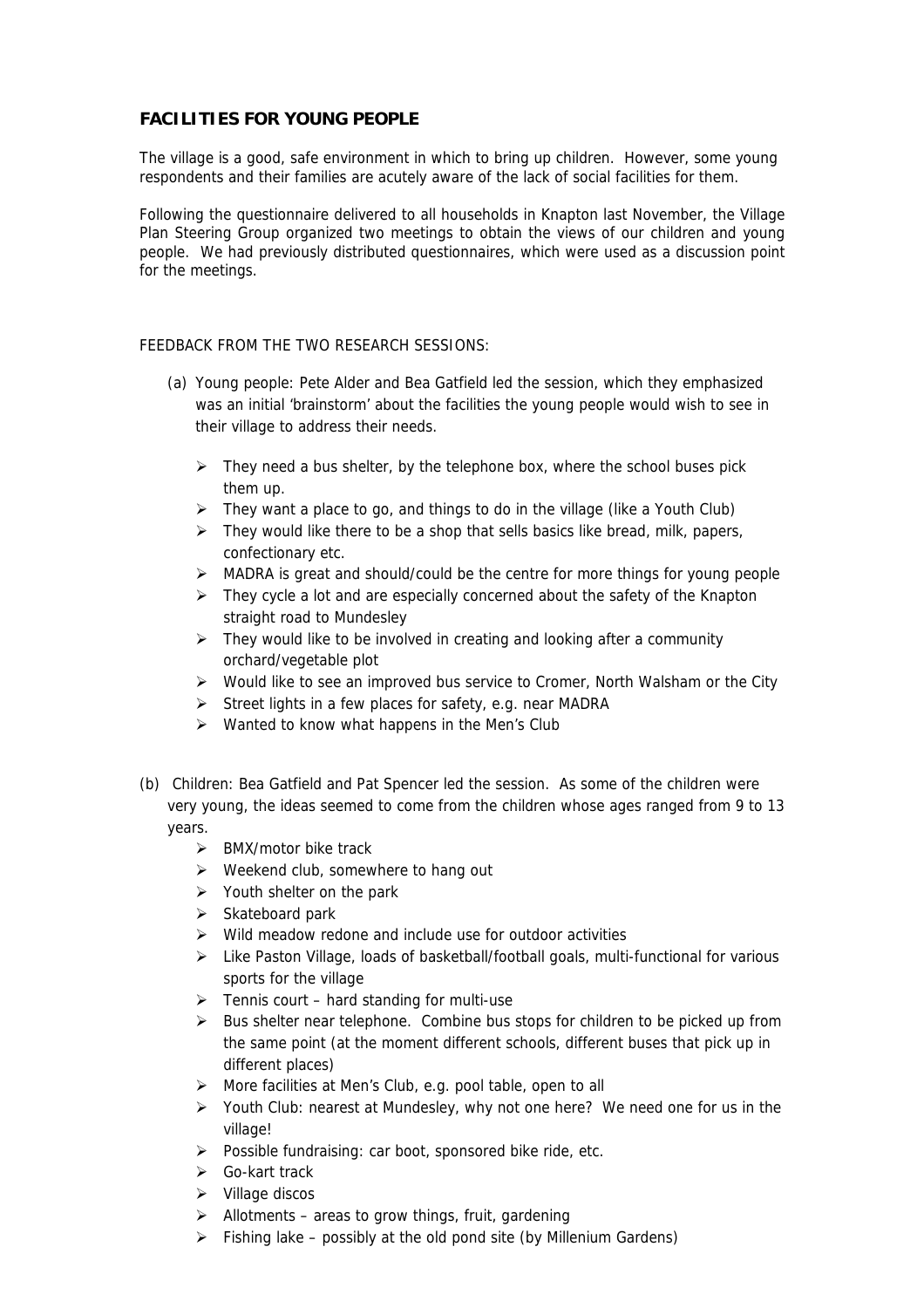- $\triangleright$  Village shop
- ¾ Regular craft sessions like the one today, on Saturday afternoon, as there is nothing to do then.

ACTIONS:

- **Approach Knapton Parish Council re a new bus shelter**
- Include the views of our young residents when working towards a footpath to Mundesley
- **Explore options for a suitable play area in the village**
- **Ask Knapton adults if they will volunteer to run a Youth Club and** search for a suitable venue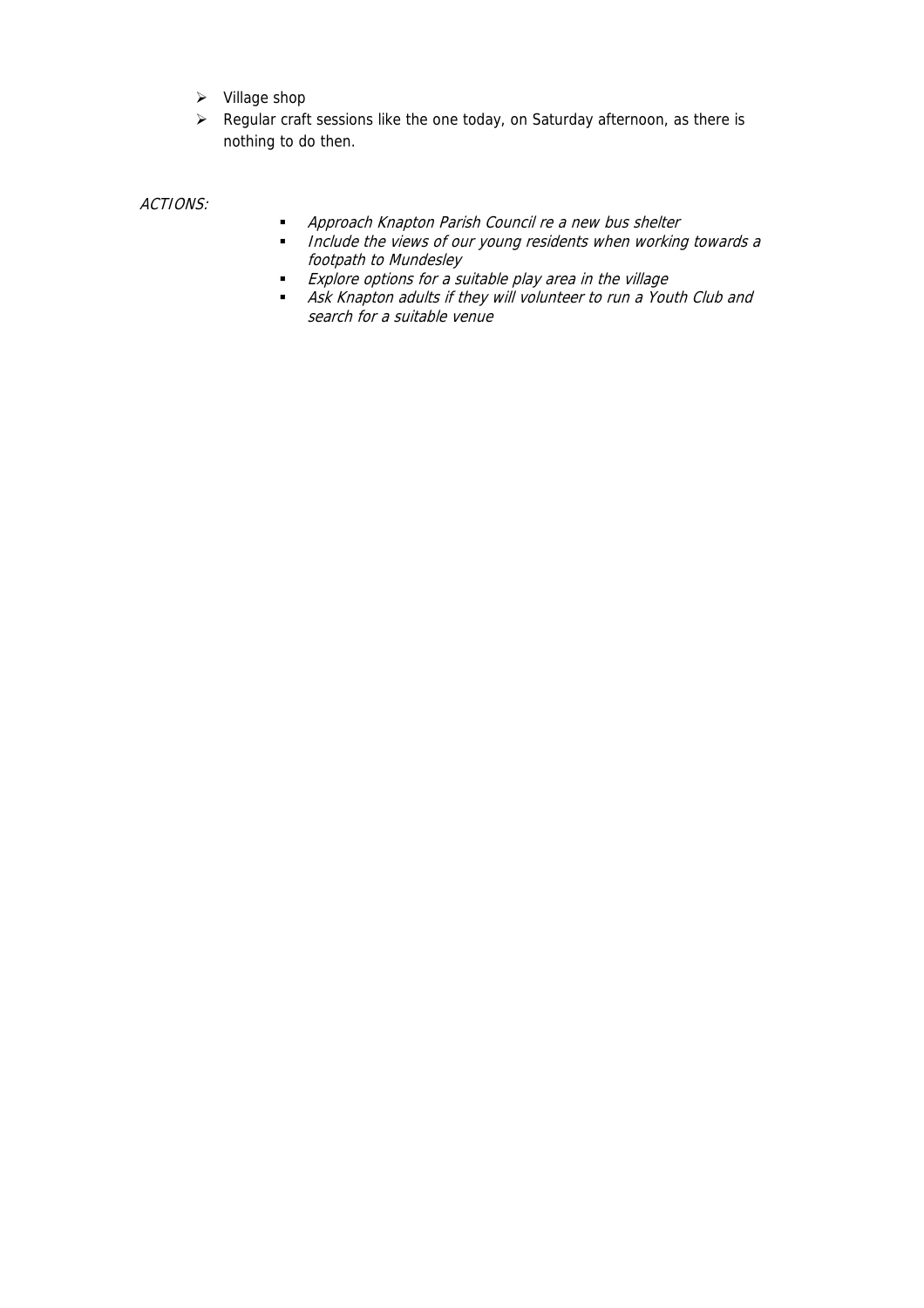# **INFORMATION AND COMMUNICATION**

The main methods of communication in the village are:

- a) Parish and Church notice boards
- b) Village website
- c) Church magazine

The notice boards are updated as requested. The Church magazine is circulated quarterly. The Knapton website is updated on demand and as required.

Although the village has an attractive website (www.knapton-village.co.uk), not all residents have access to the Internet, and a number of people said they had trouble finding out what was going on in the village.

We asked how you rated communication about what was going on in the village. Your response was:

| $\Box$ Good    |      |          |
|----------------|------|----------|
| $\blacksquare$ | Good | 8(7%)    |
| $\Box$ Poor    | OK   | 68 (59%) |
|                | Poor | 27 (24%) |

We then asked what you felt were the best ways for you to find out what is happening in Knapton. Your choices, in order of preference, were

| <b>Newsletter</b>          | 96 |
|----------------------------|----|
| Village Notice Board       | 59 |
| Village Website            | 53 |
| North Norfolk News         | 50 |
| Crab Line                  | 49 |
| <b>Eastern Daily Press</b> | 42 |

### ACTION: Create a village newsletter and trial for six editions

In response to your preference for a village newsletter, we decided to trial Knapton News. By the time you received the second questionnaire, you had received six editions of this bimonthly publication and this gave us a good opportunity to assess its effectiveness.

You supplied the following data:

177 individuals regularly read Knapton News. We asked what other topics you would like us to include. Suggestions were:

- $\checkmark$  Local history
- $\checkmark$  More articles about gardening
- $\checkmark$  Walks around the footpaths and regular updates on footpath project
- $\checkmark$  Items wanted and for sale
- $\checkmark$  MADRA schedule
- $\checkmark$  Observations of unusual wildlife in the area e.g. birds, animals, plants
- $\checkmark$  Sport
- $\checkmark$  Answers to quiz page
- $\checkmark$  Bus times
- $\checkmark$  Introduce local people
- $\checkmark$  General local news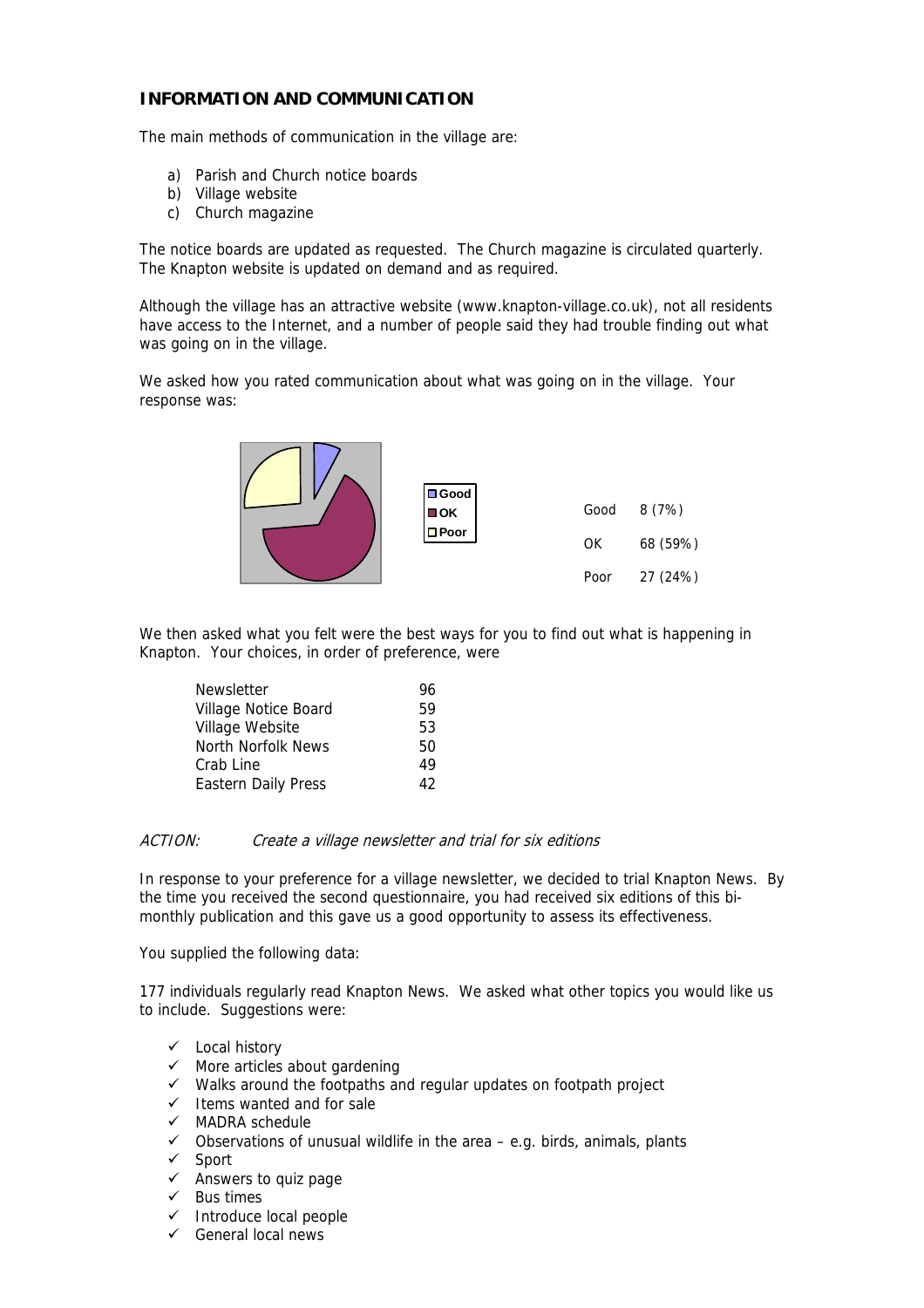# **RECREATION AND COMMUNITY EVENTS**

Many respondents reflected the desire for improved facilities to accommodate their leisure needs.

There are a number of groups that offer varied, interesting indoor and outdoor activities. The Village Hall and Methodist Hall are used regularly for activities such as Women's Own, the Ladies Club, the Art Group, Pilates and Keep Fit.

Local buildings are reasonably well patronised. The 102 residents who completed the second questionnaire recorded the following use of village buildings:

| <b>Facility</b>     | No. of residents | ℅   |
|---------------------|------------------|-----|
| <b>Village Hall</b> | 42               | 41% |
| Methodist Hall      | 12               | 12% |
| MADRA               | 25               | 25% |
| Gentlemen's Club    |                  | 2%  |
| Millennium Garden   | 16               | 16% |

### LOCAL CLUBS AND GROUPS

Interest was shown in a wide variety of clubs and groups:



| Craft club                   | 15 |
|------------------------------|----|
| Local & family history group | 19 |
| Chess club                   | 2  |
| Millennium Garden group      | 6  |
| Gardening club               | 24 |
| Bridge club                  | 3  |
| Music group                  | 14 |
| Drama group                  | 11 |
| Youth club                   | 23 |
| Seniors' club                | 15 |
| Mother & toddler group       | 10 |

Other suggestions included the following:

Salsa dancing, badminton, photography, archery, flower arranging, computer club, lunch club, quiz evenings, reading group, sports for children.

ACTION: Trial the most popular clubs from the list above for a period of six months from September 2008.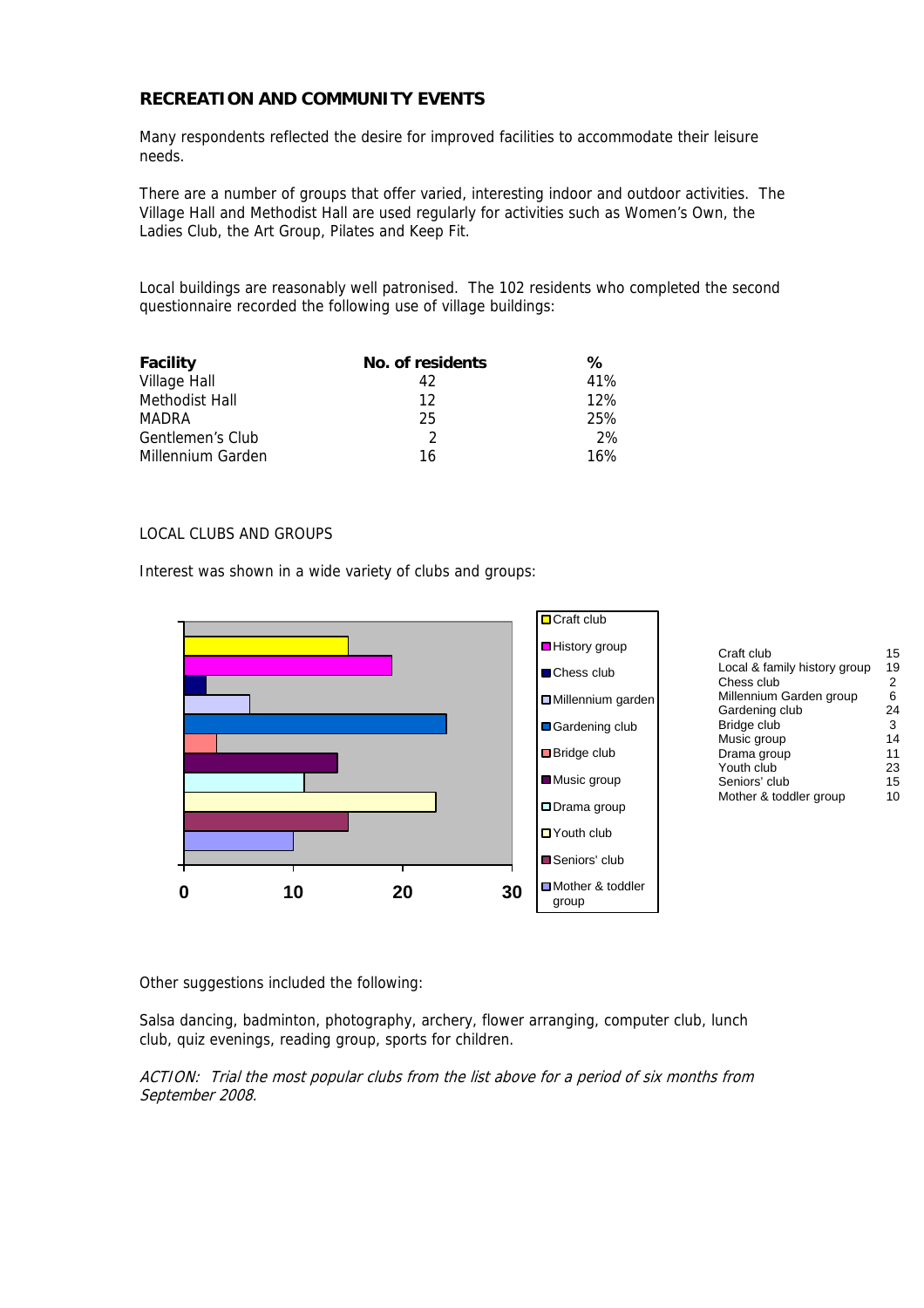### PROJECTS TO DEVELOP SOCIAL AND COMMUNITY SPIRIT

There was a great deal of interest in projects to develop social and community spirit:



Other suggestions included:

Annual village walk; beer festival; more allotments to be available; cinema in village hall; barbeques to celebrate national fete days; coffee mornings; invited speakers.

ACTION: Recruit volunteer groups to arrange these events.

### SPORTS FACILITIES

We asked whether you think existing sports and playground facilities are adequate for the village. We received 28 responses: "Yes" 26 "No" 2

20 households then made a variety of suggestions for additional sports opportunities:

| Improve the children's playground      |                                            |
|----------------------------------------|--------------------------------------------|
| Offer sports other than football, e.g. | bowls, tennis, golf, petanque              |
|                                        | skateboarding, cricket,                    |
|                                        | indoor sports, such as badminton and darts |

It was clear from the responses in the 'Recreation' section of the second questionnaire that, although the Village Hall, Chapel and possibly the Church had capacity to house some of the suggested events, further space would be required to meet demand. We therefore also asked you about current and possible future uses for MADRA.

ACTION: Find suitable venues and recruit volunteers.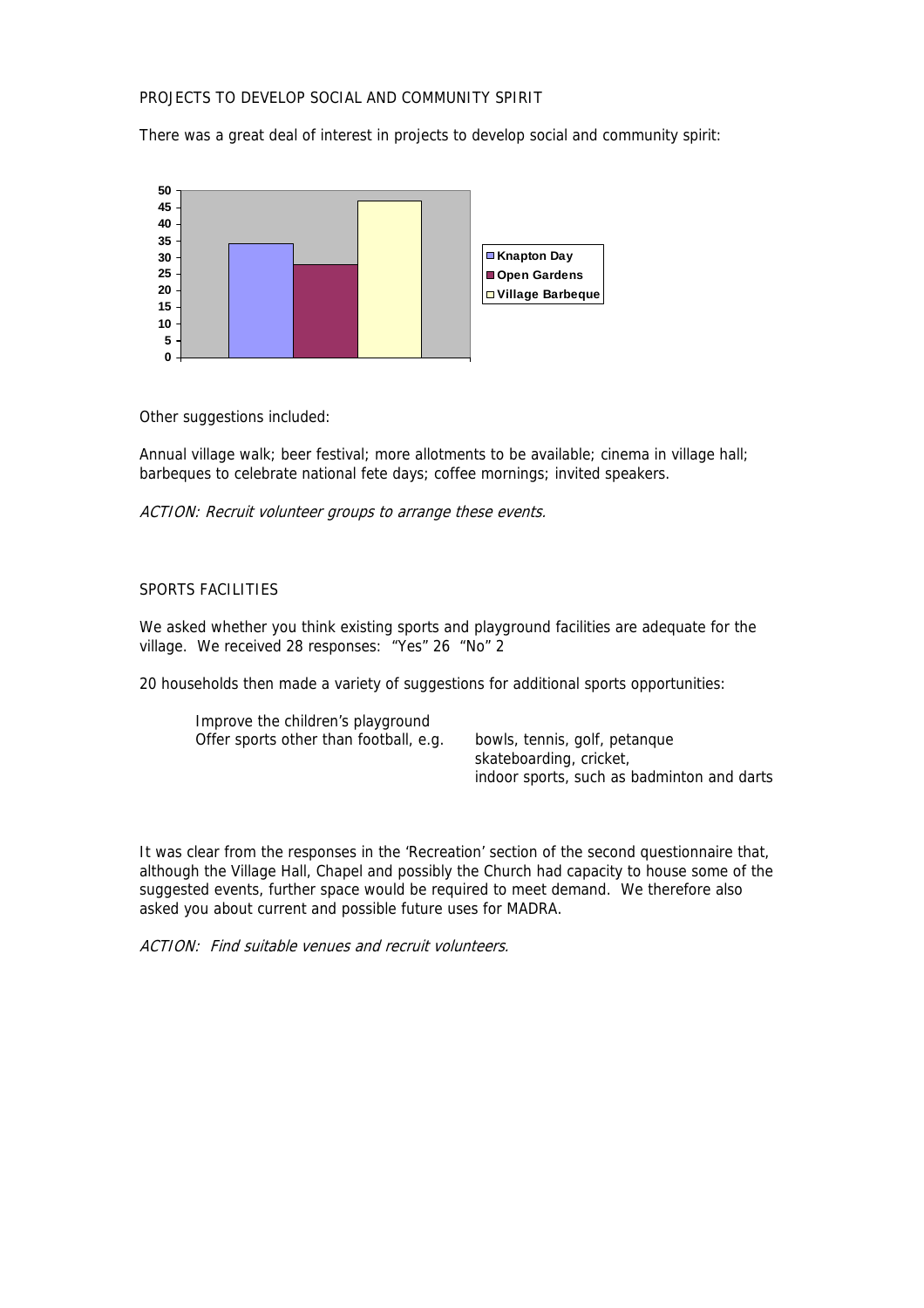### MADRA

We asked if you would like to see more variety of sports played at MADRA, and 59 respondents said they would.

Below are the sports you would be interested in playing:

| Cricket      | 18 |
|--------------|----|
| Rugby        | 15 |
| Tennis       | 22 |
| <b>Boule</b> | 16 |
| Snooker      | 10 |
| Darts        | 8  |
| Table tennis | 13 |

Other suggestions included:

Badminton, bowls, archery, basket ball, hockey, carpet bowls, yoga, rounders, kite flying.

### SOCIAL EVENTS AT MADRA

59 residents said they would attend social activities at MADRA. There was excellent support for the following suggested events:



| Village fundraising events 54 |    | (92%) |
|-------------------------------|----|-------|
| Musical evenings              | 39 | (66%) |
| Quiz nights                   | 36 | (61%) |

Other suggestions for social events:

Live bands, disco nights, visiting entertainers, dancing, bingo nights, children's activities, 'Knapton villagers only' social night.

If refurbished, 41 respondents (41%) said they would visit MADRA regularly.

ACTION: Recruit volunteers to arrange sporting and other events.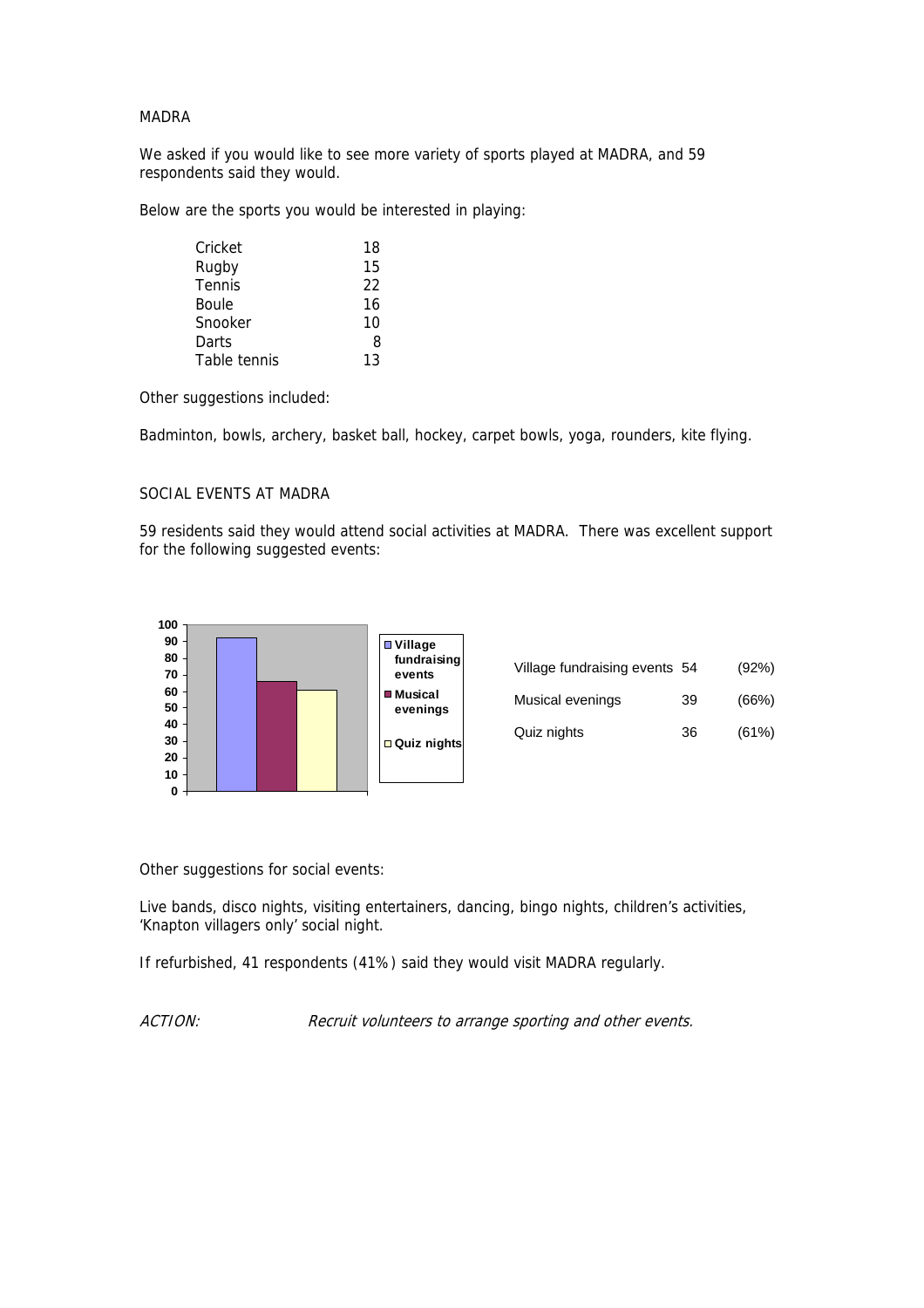### **THE NEXT STAGE**

We have now finalised our plan, which is produced in this document. This Village Plan lays down achievable goals for the parish's future development. The detailed information gained from the questionnaires will remain as a background document for the use of the whole community.

The Action Plan is the vehicle by which the needs, concerns and requirements of residents can be met. Now that the priority list has been drawn up based on the survey results, we can start to tackle each area in a methodical way, using the Action Plan. This Plan has been agreed with Knapton Parish Council who will review it on a regular basis and progress will be reported in Knapton News.

As the analysis of the questionnaire progressed it was recognised that the facilities available for all the activities listed to be successfully undertaken within the village, were either too small, too busy or unavailable and, that it would be desirable to have a permanent building, purpose designed and built, to meet the demand for the space required to allow the community to function cohesively and with success. The concept of a Village Community Centre was born and the Parish Council are currently investigating sources of funding.

Action Teams will be or have already been formed from volunteers to tackle each of the priority areas. This is where we need your help. The priorities that have been identified can only be tackled with the help and support of volunteers. If you feel you would like to contribute in any way please contact Knapton News (phone no. and email address of the Editor appear on each edition).

We would like to take this opportunity to thank all the groups and individuals who have given a considerable amount of time to produce and distribute the plan and questionnaires, and in particular the Knapton Village Plan Steering Group.

# **KNAPTON VILLAGE PLAN STEERING GROUP**

| Sally Dodd   | Tricia Doidge        |
|--------------|----------------------|
| Bea Gatfield | Dee Holroyd          |
| Peter Kaye   | Mary Renwick-Forster |
|              |                      |

Pat Spencer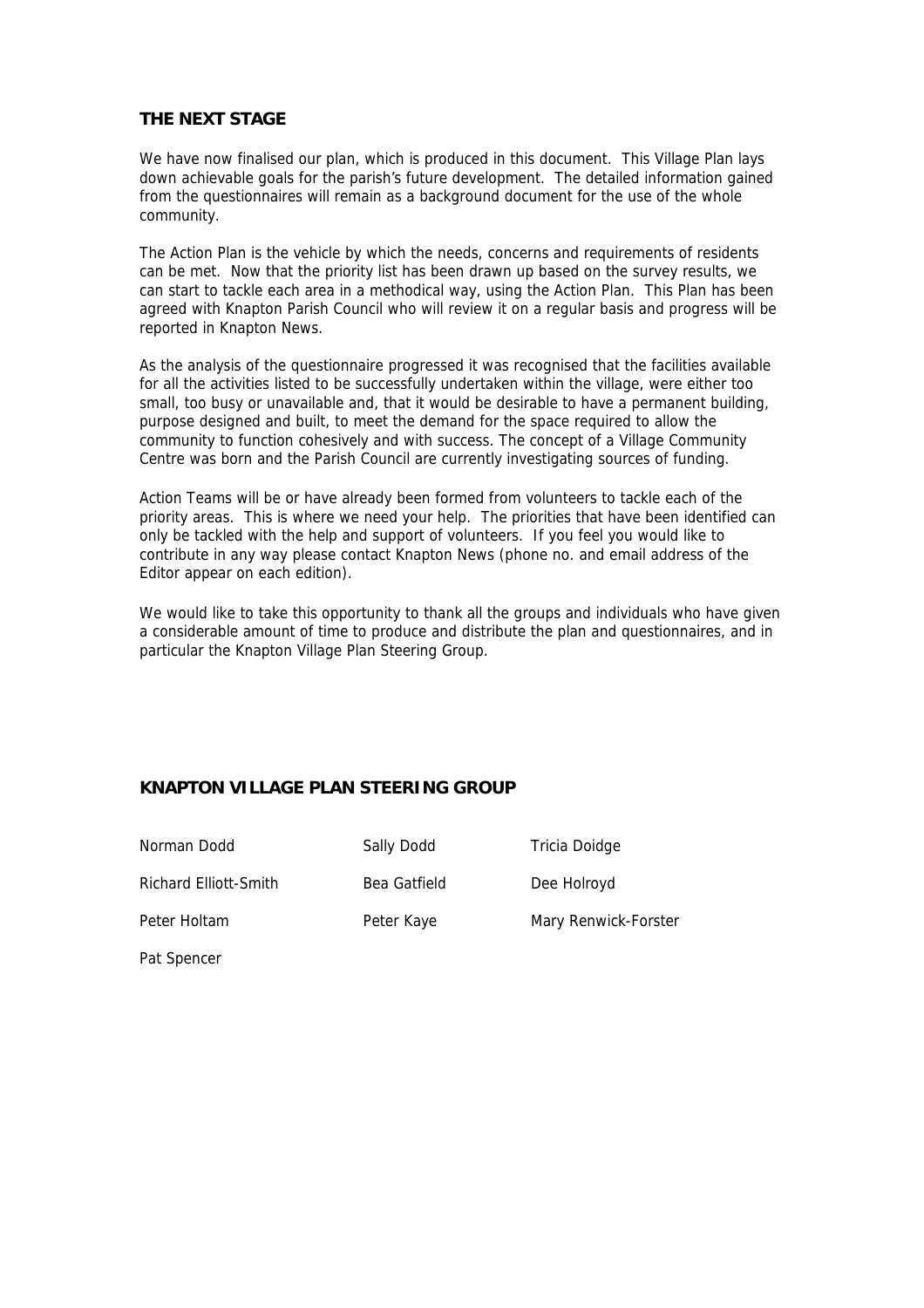# **KNAPTON ACTION PLAN**

| <b>Topic</b>                                  | Objective                                                             | <b>Actions</b>                                                              | Lead<br><b>Responsibility</b>  | Timescale       | <b>Partners</b>                                                                                                    | <b>Resource</b><br><b>Implications</b>                                       | Progress/<br><b>Achievements</b>                                                                                                                                                                                                                                        |
|-----------------------------------------------|-----------------------------------------------------------------------|-----------------------------------------------------------------------------|--------------------------------|-----------------|--------------------------------------------------------------------------------------------------------------------|------------------------------------------------------------------------------|-------------------------------------------------------------------------------------------------------------------------------------------------------------------------------------------------------------------------------------------------------------------------|
| <b>LOCAL COUNTRYSIDE</b><br>& THE ENVIRONMENT | Produce leaflets for<br>each countryside walk<br>around Knapton       | Work with Mundesley and<br>Trunch to create network<br>of footpath leaflets | Village Plan Steering<br>Group | Short           | <b>Griffon Area</b><br>Partnership;<br>Mundesley Parish<br>Council:<br>Trunch Parish Plan<br><b>Steering Group</b> | Funding possibly to<br>be obtained via<br><b>Griffon Area</b><br>Partnership | Griffon looking for possible funding                                                                                                                                                                                                                                    |
|                                               | Planting and<br>replacement scheme<br>for hedgerows                   | Implement each year<br>from 2009 - 2014                                     | Knapton Parish<br>Council      | Short to Medium |                                                                                                                    | Possible charge for<br>tree audit                                            | The Parish Council are exploring the<br>possibility of a tree audit                                                                                                                                                                                                     |
|                                               | Create footpaths from<br>Knapton to<br>Mundesley and North<br>Walsham | Obtain advice and funding<br>via the Active Travel<br>Project               | Village Plan Steering<br>Group | Short to Medium | North Norfolk<br>Community<br>Partnership                                                                          | Grant for large sum<br>of money would<br>need to be obtained                 | Chosen as one of the footpaths<br>1.<br>for Active Travel Project<br>2. Feasibility study complete. Sum<br>required extremely high -<br>cannot be provided by any<br>existing fund.<br>Alternative ways of providing a<br>3.<br>less costly footpath being<br>sought.   |
|                                               | Improve road safety<br>in the village                                 | Explore opportunities for<br>speed restrictions                             | Knapton Parish<br>Council      | Short to Medium | Village Plan Steering<br>Group<br><b>NNCP Active Travel</b><br>Team                                                |                                                                              | Cost of pedestrian crossing or other<br>electronic signs too high.<br>Community speed cameras explored<br>but not feasible<br>Parish Council have applied for a<br>lower speed limit for Hall Lane (past<br>MADRA). Lower speed limit for The<br>Street was turned down |
|                                               | Improve public<br>transport to and from<br>Knapton                    | Lobby the local bus<br>company and<br>Local/District Councils               | Knapton Parish<br>Council      | Short to Medium |                                                                                                                    |                                                                              | Ongoing project being carried out by<br>Griffon Area Partnership (North<br>Walsham)                                                                                                                                                                                     |
|                                               |                                                                       | Provide new bus shelter                                                     | Knapton Parish<br>Council      | Short           |                                                                                                                    |                                                                              | Ongoing project by Knapton Parish<br>Council                                                                                                                                                                                                                            |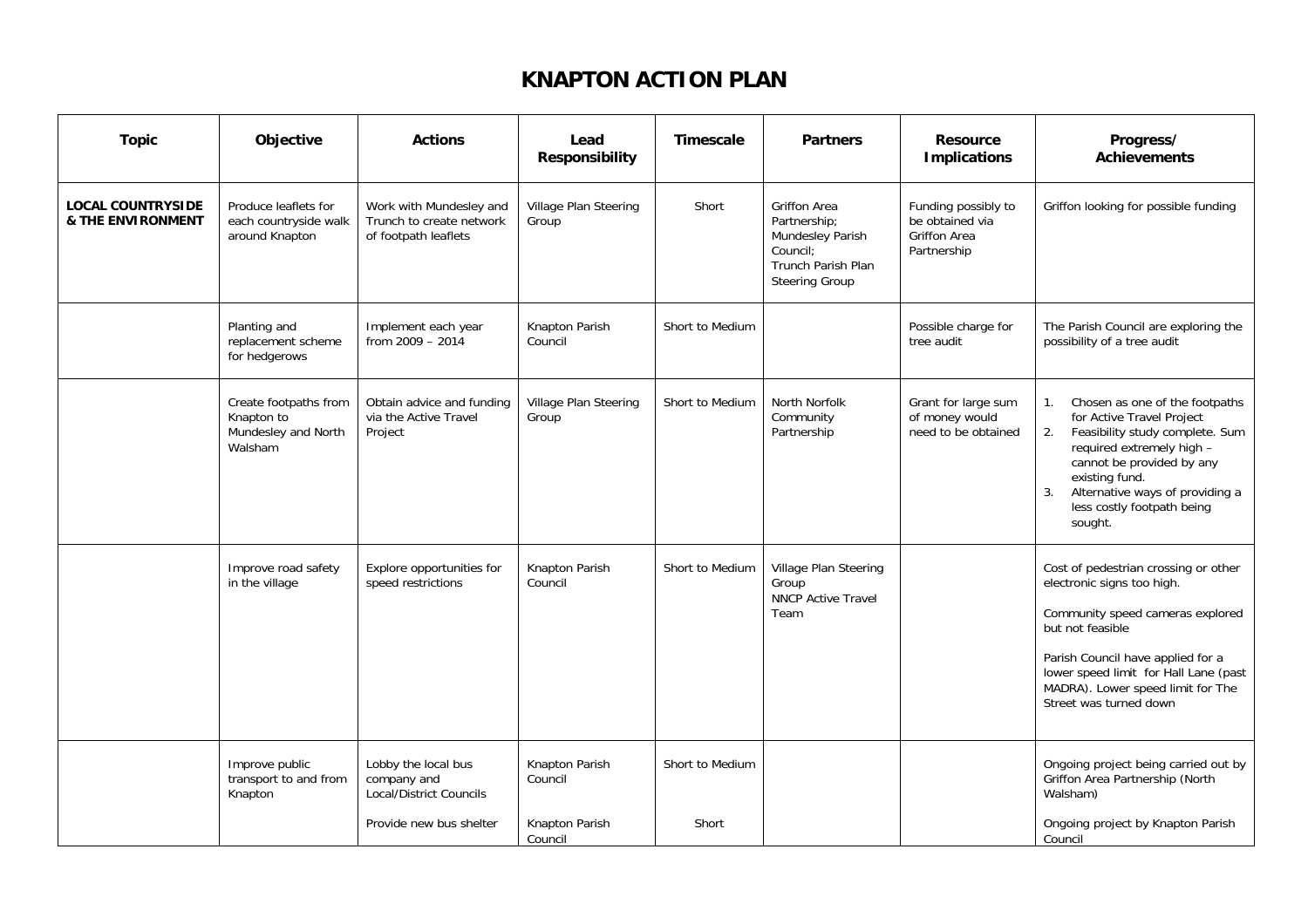| <b>HEALTH, SERVICES &amp;</b><br><b>COMMUNITY SUPPORT</b> | Provide affordable<br>and sheltered housing                                           | Arrange a Local Housing<br>Needs Survey                                                                                        | Knapton Parish<br>Council                                      | Medium to Long | North Norfolk District<br>Council                                                                                                                                             |                                                                                                            | North Norfolk District Council project                                                                                                                                                                                                                                                                                  |
|-----------------------------------------------------------|---------------------------------------------------------------------------------------|--------------------------------------------------------------------------------------------------------------------------------|----------------------------------------------------------------|----------------|-------------------------------------------------------------------------------------------------------------------------------------------------------------------------------|------------------------------------------------------------------------------------------------------------|-------------------------------------------------------------------------------------------------------------------------------------------------------------------------------------------------------------------------------------------------------------------------------------------------------------------------|
|                                                           | Provide mains<br>drainage                                                             | Being discussed with<br>Anglian Water                                                                                          | Knapton Parish<br>Council                                      | Medium to Long | Anglian Water                                                                                                                                                                 |                                                                                                            | Knapton Parish Council applying to<br>Anglian Water to carry out a survey                                                                                                                                                                                                                                               |
| <b>FACILITIES FOR</b><br>YOUNG PEOPLE                     | Explore options for a<br>suitable play area for<br>the young people in<br>the village | Discuss with the Parish<br>Council, the children and<br>their parents where a<br>suitable site might be<br>found               | Village Plan Steering<br>Group                                 | Short          | Parents of children in<br>the village                                                                                                                                         | May require grant for<br>suitable play<br>equipment                                                        | Look for an area in the village<br>suitable for all ages.                                                                                                                                                                                                                                                               |
|                                                           | Look at the creation<br>of a Knapton Youth<br>Club                                    | Discuss resource<br>implications, find suitable<br>venue and ask for<br>volunteers                                             | Village Plan Steering<br>Group                                 | Short          | A committee formed<br>from the parents and<br>children                                                                                                                        |                                                                                                            | Youth Club trialled for one month.<br>Suitable venue and volunteer<br>support are being sought.                                                                                                                                                                                                                         |
| <b>INFORMATION AND</b><br><b>COMMUNICATIONS</b>           | Improve information<br>sharing within the<br>Village.                                 | Create a village<br>newsletter, on a trial<br>basis, to be circulated to<br>all Village residents.                             | Village Plan Steering<br>Group with Tricia<br>Doidge as Editor | Short          | Knapton Website<br>Webmaster (Norman<br>Dodd)<br>Volunteers to deliver<br>newsletters                                                                                         | Year 1 - Knapton<br>Parish Council<br>Year 2 - Bacton Gas<br>Companies<br>Year 3 - Bacton Gas<br>Companies | Knapton News now in regular bi-<br>monthly circulation                                                                                                                                                                                                                                                                  |
| <b>RECREATION AND</b><br><b>COMMUNITY EVENTS</b>          | Assess whether<br>residents would like<br>more local clubs and<br>groups              | Circulate second<br>questionnaire with<br>relevant questions and<br>ask for volunteers                                         | Village Plan Steering<br>Group                                 | Short          |                                                                                                                                                                               |                                                                                                            | Most popular clubs identified from<br>the questionnaire. History,<br>Gardening, Book and Coffee Clubs<br>now meet regularly.                                                                                                                                                                                            |
|                                                           | Create projects to<br>develop social and<br>community spirit                          | Ascertain from second<br>questionnaire which<br>projects would be popular<br>with Knapton residents,<br>and ask for volunteers | Village Plan Steering<br>Group                                 | Short          | Representatives from<br>the following<br>committees - Village<br>Hall, MADRA,<br>Gentlemen's Club, the<br>Church and the<br>Chapel, Fete<br>Committee.<br>Millennium Gardens. |                                                                                                            | Summer fete held each year. In<br>2008 a quiz night, a Knapton Village<br>Walk and a Village Christmas party<br>were held. Further events planned<br>for 2009, including Knapton<br>Together, a fundraising project to<br>involve the whole village.<br>Parish Council exploring funding for<br>new community building. |
|                                                           | Provide maintenance<br>for the Millennium<br>Garden                                   | Look for possible grants<br>and volunteers                                                                                     |                                                                | Medium to Long |                                                                                                                                                                               |                                                                                                            | This project requires volunteers to<br>progress. Invite the youth of the<br>village to become involved.                                                                                                                                                                                                                 |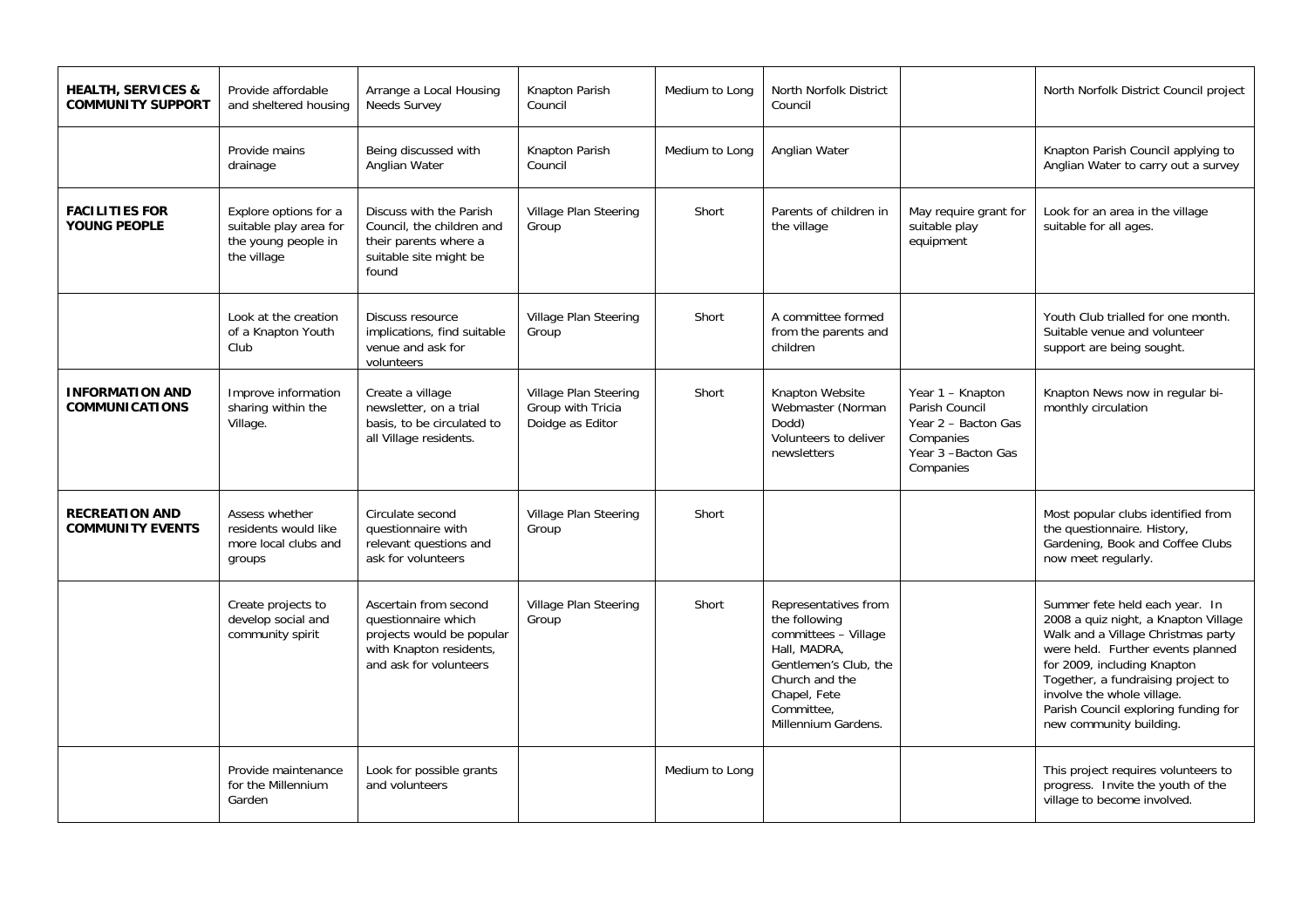